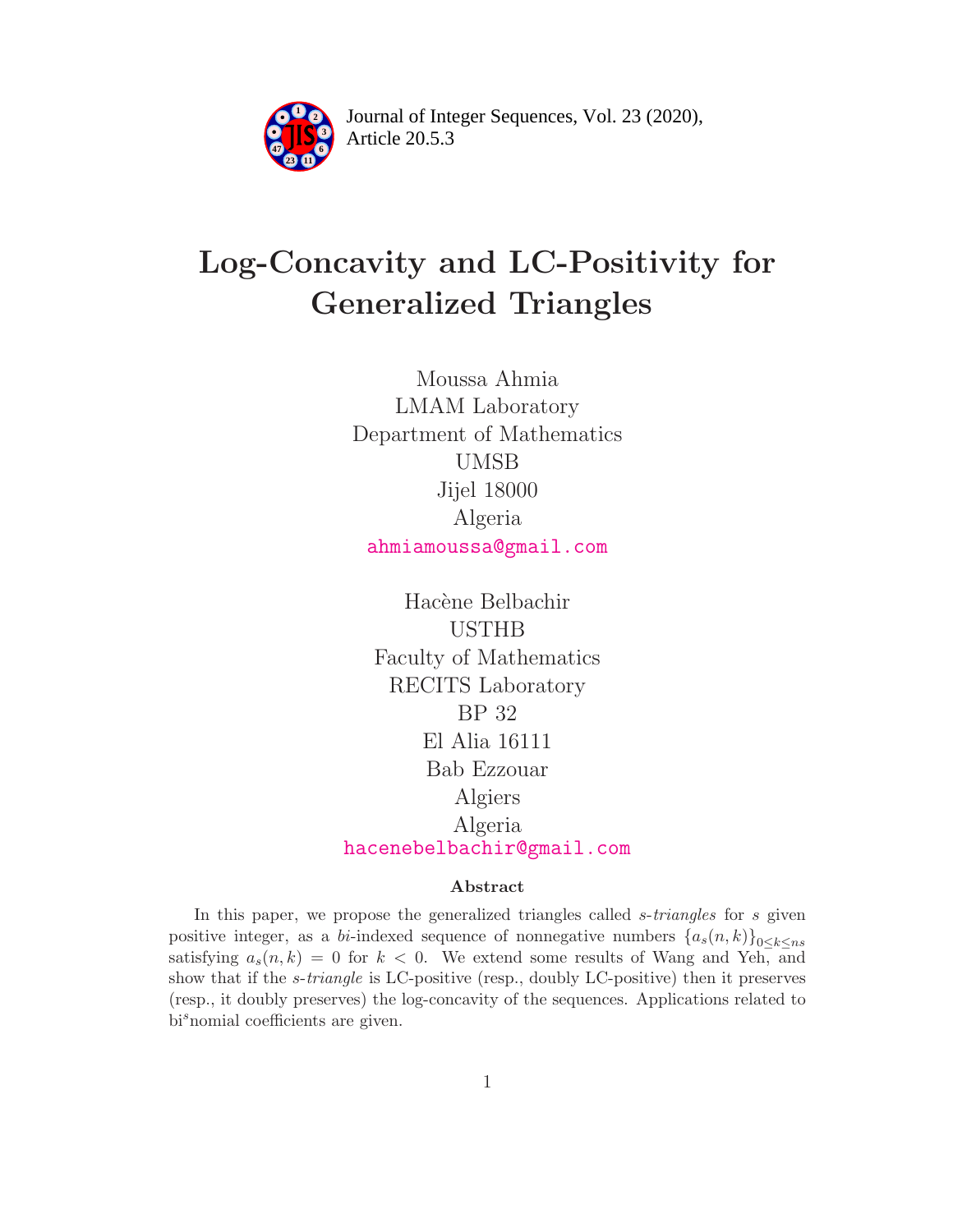## 1 Introduction

A sequence of nonnegative numbers  $(x_k)_k$  is *log-concave* (LC for short) if  $x_{i-1}x_{i+1} \leq x_i^2$  for all  $i > 0$ , which is equivalent to  $x_{i-1}x_{j+1} \leq x_ix_j$  for all  $j \geq i \geq 1$ ; see [\[11\]](#page-15-0). Log-concave sequences arise often in combinatorics, algebra, geometry, analysis, probability and statistics and have been extensively investigated; see Stanley [\[26\]](#page-16-0) and Brenti [\[11\]](#page-15-0) for details.

For two polynomials with real coefficients  $A(q)$  and  $B(q)$ , we write  $A(q) \geq_q B(q)$  if the difference  $A(q) - B(q)$  has only nonnegative coefficients. A polynomial sequence  $(A_n(q))_{n>0}$ is called  $q$ -log-concave (as introduced by Sagan [\[23\]](#page-16-1)) if

$$
A_{n-1}(q)A_{n+1}(q) \leq q A_n(q)^2
$$

for  $n > 1$ .

It is easy to see that if the sequence  $(A_n(q))_{n\geq 0}$  is q-log-concave, then for each fixed nonnegative number q, the sequence  $(f_n(q))_{n\geq 0}$  is log-concave. The q-log-concavity of poly-nomials have been extensively studied; see Butler [\[14\]](#page-15-1), Krattenthaler [\[18\]](#page-16-2), Leroux [\[19\]](#page-16-3) and Sagan [\[23,](#page-16-1) [24\]](#page-16-4), for instance.

Let  $\{a_s(n,k)\}_{0\leq k\leq ns}$  be a s-triangle of nonnegative numbers with  $s\geq 1$ . We illustrate a 4-triangle as follows:

| $n \ k \ 0 \ 1 \ 2 \ 3 \ 4 \ 5 \ 6 \ 7 \ 8 \ 9 \ 10 \ 11 \ 12 \ 13 \ 14 \ 15 \ 16$ |  |  |  |  |  |  |                                 |  |  |
|------------------------------------------------------------------------------------|--|--|--|--|--|--|---------------------------------|--|--|
|                                                                                    |  |  |  |  |  |  |                                 |  |  |
| $1 \times \star \star \star \star \star$                                           |  |  |  |  |  |  |                                 |  |  |
| 2 * * * * * * * * *                                                                |  |  |  |  |  |  |                                 |  |  |
| 3 * * * * * * * * * * * * *                                                        |  |  |  |  |  |  |                                 |  |  |
|                                                                                    |  |  |  |  |  |  | * * * * * * * * * * * * * * * * |  |  |

#### Table 1. The 4-triangle.

A nice example of such s-triangles is the triangle given by the ordinary multinomials or bi<sup>s</sup> nomial coefficients [\[9\]](#page-15-2): let  $s \geq 1$  and  $n \geq 0$  be two integers, and  $k = 0, 1, \ldots, sn$ , the bi<sup>s</sup> nomial number  $\binom{n}{k}$  $\binom{n}{k}_s$  is defined as the k-th coefficient in the expansion

$$
(1 + x + x2 + \dots + xs)n = \sum_{k \ge 0} {n \choose k}_{s} xk.
$$
 (1)

Below we list some related identities for the bi<sup>s</sup>nomial coefficients. For more details see [\[9\]](#page-15-2) and references therein.

 $\bullet$  Expression of bi<sup>s</sup>nomial coefficients in terms of binomial coefficients,

$$
\binom{n}{k}_s = \sum_{j_1+j_2+\dots+j_s=k} \binom{n}{j_1} \binom{j_1}{j_2} \dots \binom{j_{s-1}}{j_s}.
$$
\n(2)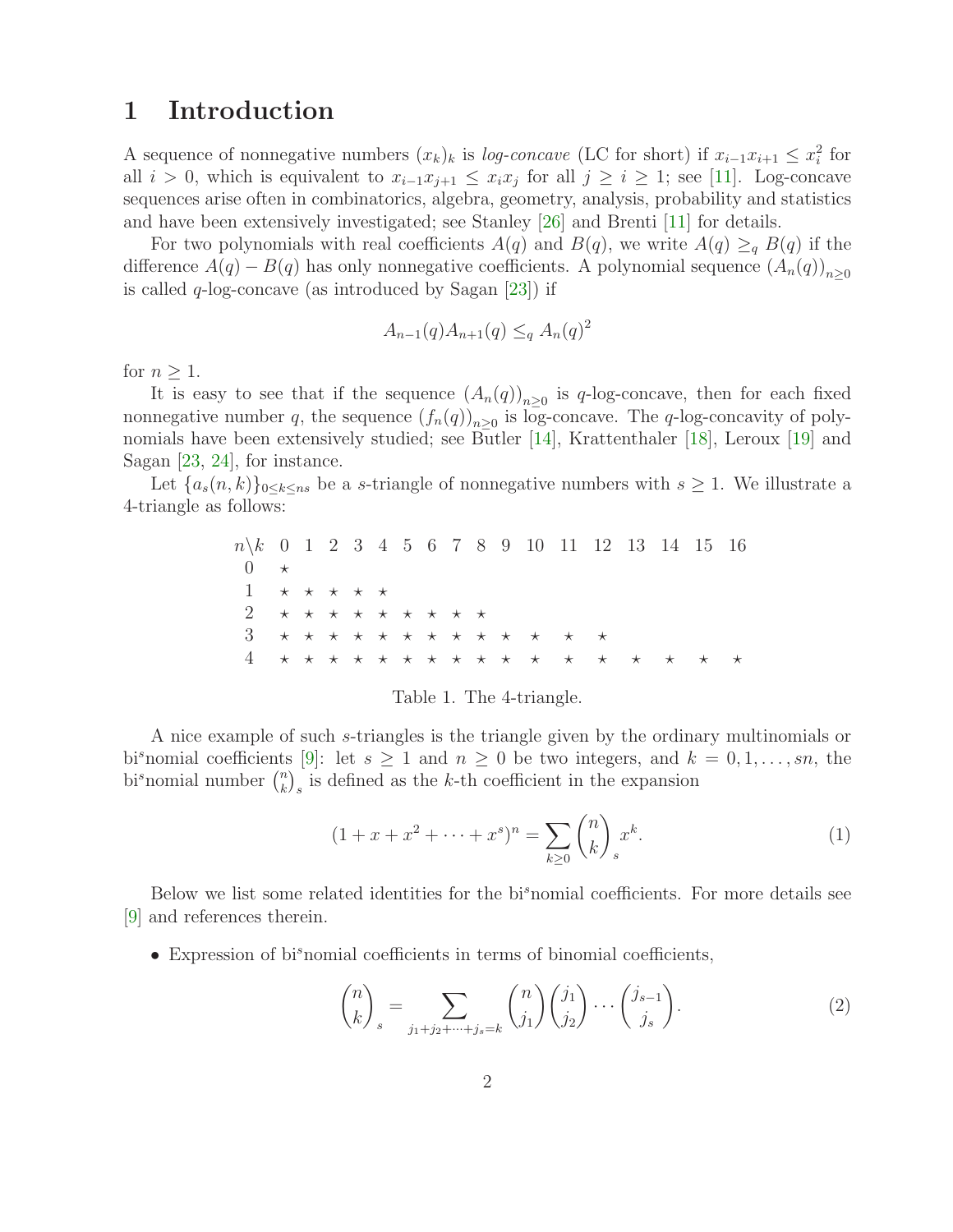• The symmetry relation

$$
\binom{n}{k}_s = \binom{n}{sn-k}_s.
$$
\n(3)

• The longitudinal recurrence relation

<span id="page-2-0"></span>
$$
\binom{n}{k}_s = \sum_{j=0}^s \binom{n-1}{k-j}_s.
$$
\n(4)

These coefficients, as for usual binomial coefficients, are defined as in the Pascal triangle known as the "s-Pascal triangle". One can find the first values of the s-Pascal triangle in the On-Line Encyclopedia of Integer Sequences (OEIS) [\[25\]](#page-16-5) as [A027907](https://oeis.org/A027907) for  $s = 2$ , as [A008287](https://oeis.org/A008287) for  $s = 3$ , and as  $A035343$  for  $s = 4$ .

|                             |                |        |                            |     |       |             | $n\backslash k$ 0 1 2 3 4 5 6 7 8 9         |         |          | - 10 | - 11 | - 12           |
|-----------------------------|----------------|--------|----------------------------|-----|-------|-------------|---------------------------------------------|---------|----------|------|------|----------------|
| $\overline{0}$              | $\overline{1}$ |        |                            |     |       |             |                                             |         |          |      |      |                |
| $1 \t1 \t1 \t1$             |                |        |                            |     |       |             |                                             |         |          |      |      |                |
|                             |                |        | 2 1 2 3 2 1                |     |       |             |                                             |         |          |      |      |                |
| $3 \quad 1 \quad 3 \quad 6$ |                |        | 7                          | 6 3 |       |             |                                             |         |          |      |      |                |
| 4                           |                | 1 4 10 | - 16                       | 19  | 16    | - 10        | $\overline{4}$                              |         |          |      |      |                |
| $5\degree$                  |                |        | $1\quad 5\quad 15\quad 30$ |     | 45 51 | 45          | 30                                          | 15      | $5 \t 1$ |      |      |                |
| 6                           |                | 1 6 21 | 50                         |     |       |             | 90 126 141 126 90                           |         | 50       | 21   | - 6  | $\overline{1}$ |
| $7\overline{ }$             |                | 1 7 28 | 77                         |     |       | 161 266 357 |                                             | 393 357 | 266      | 161  | 77   |                |
| 8                           | -1             |        |                            |     |       |             | 8 36 112 266 504 784 1016 1107 1016 784 504 |         |          |      |      |                |

Table 2. Triangle of trinomial coefficients:  $s = 2$ .

Brondarenko [\[12\]](#page-15-3) gives a combinatorial interpretation of the bi<sup>s</sup>nomial coefficient  $\binom{n}{k}$  $\binom{n}{k}$ as the number of different ways of distributing "k" balls among "n" cells where each cell contains at most "s" balls. Using this combinatorial argument, one can easily establish the following relation

$$
\binom{n}{k}_{s} = \sum_{n_1+2n_2+\cdots+sn_s=k} \binom{n}{n_0, n_1, \ldots, n_{s-1}}.
$$

These coefficients are also naturally linked to generalized Fibonacci sequence: the "multibonacci" sequence, given for  $s \geq 1$ , by

$$
\begin{cases} \Phi_0 = \Phi_1 = \dots = \Phi_{s-1} = 0, & \Phi_s = 1, \\ \Phi_n = \Phi_{n-1} + \Phi_{n-2} + \dots + \Phi_{n-s-1} \ (n \ge 1). \end{cases}
$$

We have the following identity [\[9\]](#page-15-2)

$$
\Phi_{n+1} = \sum_{k} \binom{n-k}{k}_{s}.
$$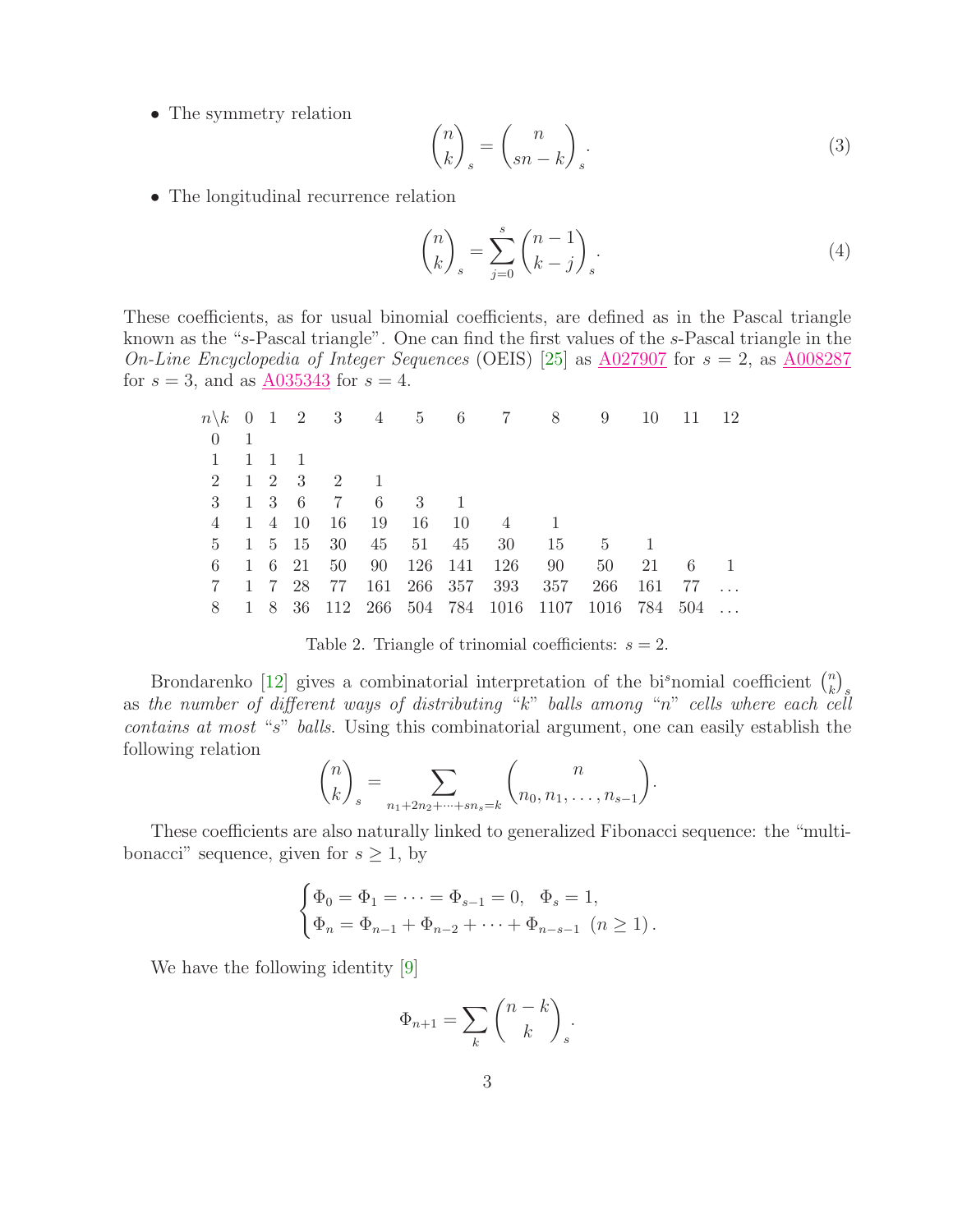The case  $s = 1$  provides a nice identity for Fibonacci numbers (sequence [A000045\)](https://oeis.org/A000045):

$$
F_{n+1} = \sum_{k} \binom{n-k}{k}.
$$

One of the extensions of binomial coefficients are q-binomial coefficients. Several works and applications were done in this area. For Fibonacci sequences, see Carlitz [\[15\]](#page-15-4) and Cigler [\[16\]](#page-15-5). For Lucas sequences, see Belbachir and Benmezai [\[7\]](#page-15-6). For a variant of  $q$ -bi<sup>s</sup>nomials, see Belbachir and Benmezai [\[6\]](#page-15-7) or our paper [\[5\]](#page-15-8), and for a recent application to the determinant, see Arikan and Kiliç  $[4]$ .

Let us consider the following two *linear transformations* of sequences:

<span id="page-3-0"></span>
$$
t_n = \sum_{k=0}^{ns} a_s(n,k)x_k, \quad (n \ge 0),
$$
 (5)

<span id="page-3-1"></span>
$$
z_n = \sum_{k=0}^{ns} a_s(n,k) x_k y_{sn-k}, \quad (n \ge 0).
$$
 (6)

We say that the linear transformation  $(5)$  (resp.,  $(6)$ ) has the PLC (resp., double PLC) property if it preserves log-concavity of sequences, i.e., the log-concavity of  $(x_n)$  (resp.,  $(x_n)$ ) and  $(y_n)$  implies that of  $(t_n)$  (resp.,  $(z_n)$ ). The corresponding s-triangle  $\{a_s(n,k)\}\$ is also called PLC (resp., double PLC).

This is a good way to obtain log-concavity by linear transformations or some operators. For instance, Menon [\[21\]](#page-16-6) demonstrated that log-concavity is preserved under the ordinary convolution. Walkup in [\[27\]](#page-16-7), and later, Wang and Yeh [\[28\]](#page-16-8) also proved that log-concavity is preserved under the binomial convolution. It is also established that the  $q$ -binomial convolution preserves log-concavity; see  $[30]$ . In  $[1, 2, 3]$  $[1, 2, 3]$  $[1, 2, 3]$  $[1, 2, 3]$ , we established the preserving log-convexity and log-concavity properties, respectively, for the bi<sup>s</sup>nomial coefficients and the  $p, q$ -binomial coefficients.

In this paper, we generalize the aforementioned results for the generalized triangles like the s-Pascal triangle. In  $\S 2$ , we give the necessary conditions to establish the PLC (resp., double PLC) property of the generalized triangles  $\{a_s(n,k)\}\$ . In § 3, some examples of the both properties are given include the s-Pascal triangle.

# 2 LC-positivity and preservation of log-concavity

In this section, we give a relation between LC-positivity (resp., double LC-positivity) and the PLC property (resp., the double PLC property) for generalized triangles. We start with the concept of LC-positivity introduced by Wang and Yeh [\[28\]](#page-16-8).

**Definition 1.** Let  $s \ge 1$  and  $n \ge 0$  be two integers. For  $0 \le r \le sn$ , define the polynomial

$$
\mathcal{A}_{s,r}(n;q) := \sum_{k=r}^{ns} a_s(n,k)q^k.
$$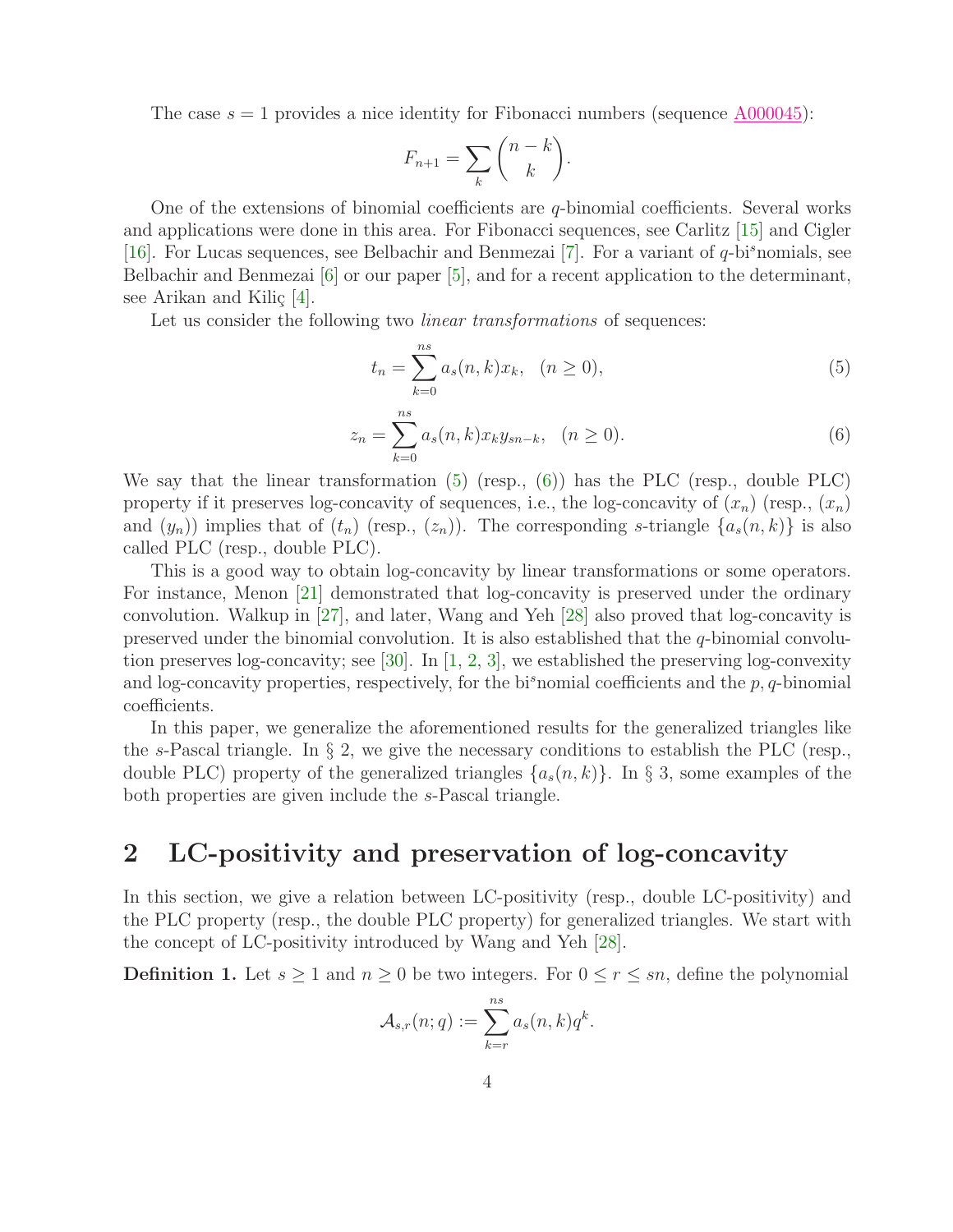We say that the s-triangle  $\{a_s(n,k)\}\$  has the LC-positive property if for each  $r\geq 0$ , the sequence of polynomials  $(A_{s,r}(n;q))_{n\geq r}$  is q-log-concave in n.

**Definition 2.** Let  $s \ge 1$  and  $n \ge 0$  be two integers. For  $0 \le k \le sn$ , define the reciprocal triangle  $\{a_s^*(n,k)\}\,$  of  $\{a_s(n,k)\}\,$  by

$$
a_s^*(n,k) = a_s(n,sn-k)
$$

and for  $0 \leq r \leq sn$ , the polynomial

$$
\mathcal{A}_{s,r}^*(n;q) := \sum_{k=r}^{ns} a_s^*(n,k)q^k.
$$

We say that the s-triangle  $\{a_s(n,k)\}\$  has the double LC-positive property if for each  $r \geq 0$ , the sequence of polynomials  $(\mathcal{A}_{s,r}(n;q))_{n\geq r}$  and  $(\mathcal{A}_{s,r}^*(n;q))_{n\geq r}$  are q-log-concave in n.

We shall need the following lemma due to Wang and Yeh [\[28\]](#page-16-8).

<span id="page-4-0"></span>**Lemma 3.** Let  $h \in \mathbb{N}$ . Suppose that two sequences  $a_0, \ldots, a_h$  and  $X_0, \ldots, X_h$  of real numbers satisfy the following two conditions:

1  $\sum_{k=r}^{h} a_k \ge 0$   $(0 \le r \le h);$ 2  $0 \leq X_0 \leq \cdots \leq X_h$ .

Then

$$
\sum_{k=0}^{h} a_k X_k \ge X_0 \sum_{k=0}^{h} a_k \ge 0.
$$

Let  ${a_s(n, k)}_{0 \leq k \leq ns}$  be a s-triangle of nonnegative numbers and  $(x_k)_{k\geq 0}$  be a log-concave sequence. Let  $(z_n)_{n\geq 0}$  be the sequence defined by [\(5\)](#page-3-0) and let us consider the difference

<span id="page-4-1"></span>
$$
\Delta_n := \left(\sum_{k=0}^{ns} a_s(n,k)x_k\right)^2 - \left(\sum_{k=0}^{ns-s} a_s(n-1,k)x_k\right)\left(\sum_{k=0}^{ns+s} a_s(n+1,k)x_k\right). \tag{7}
$$

Then  $\Delta_n$  is a quadratic form in  $ns + s + 1$  variables  $x_0, x_1, \ldots, x_{ns+s}$ .

Let  $S_t$  be the sum of terms  $x_k x_{t-k}$  in  $\triangle_n$ . For  $0 \leq k \leq \lfloor t/2 \rfloor$  with  $0 \leq t \leq 2ns$ , let  $a_{s,k}(n, t)$  be the coefficient of the term  $x_k x_{t-k}$  in  $\Delta_n$ . Then

$$
\triangle_n = \sum_{t=0}^{2ns} S_t \text{ with } S_t = \sum_{k=0}^{\lfloor t/2 \rfloor} a_{s,k}(n,t) x_k x_{t-k}.
$$
 (8)

Thus, it suffices to show that  $S_t \geq 0$  ( $0 \leq t \leq 2ns$ ). We have the following inequalities  $x_0x_t \leq x_1x_{t-1} \leq x_2x_{t-2} \leq \cdots$ . Hence by Lemma [3,](#page-4-0) it suffices to establish that

$$
A_{s,r}(n,t) := \sum_{k=r}^{\lfloor t/2 \rfloor} a_{s,k}(n,t) \ge 0, \quad (0 \le r \le \lfloor t/2 \rfloor). \tag{9}
$$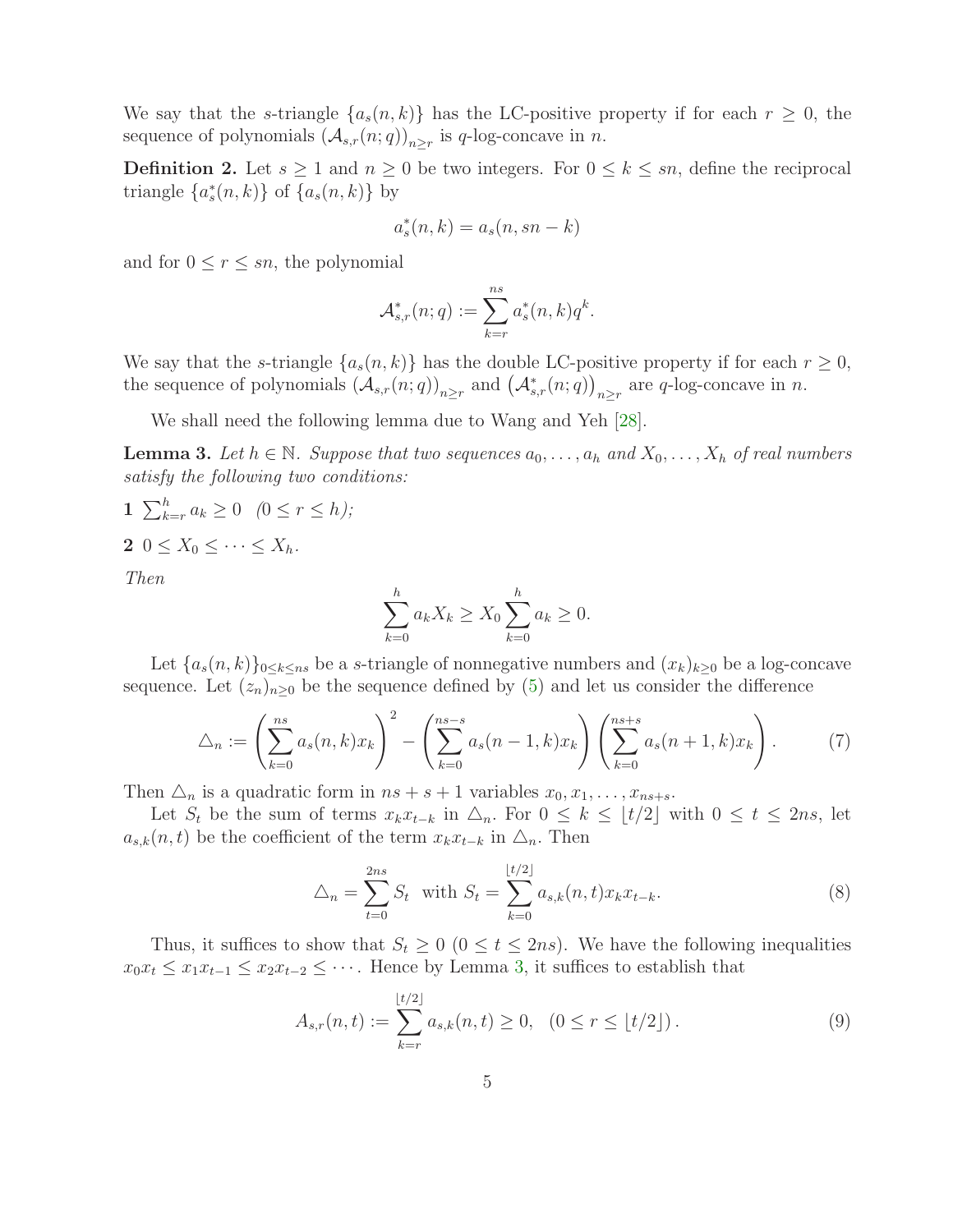Using relation [\(7\)](#page-4-1), for  $k < t/2$ , we obtain

$$
a_{s,k}(n,t) = 2a_s(n,k)a_s(n,t-k) - a_s(n-1,k)a_s(n+1,t-k)
$$
  
- 
$$
a_s(n+1,k)a_s(n-1,t-k),
$$
 (10)

and for t even and  $k = t/2$ , we have

$$
a_{s,k}(n,t) = a_s(n,k)^2 - a_s(n-1,k)a_s(n+1,k).
$$
 (11)

Let us remark that  $A_{s,r}(n,t)$  is precisely the coefficient of  $q^t$  in the polynomial  $\mathcal{A}_{s,r}^2(n;q)$  –  $\mathcal{A}_{s,r}(n-1;q)\mathcal{A}_{s,r}(n+1;q),$  i.e.,

<span id="page-5-0"></span>
$$
\mathcal{A}_{s,r}^2(n;q) - \mathcal{A}_{s,r}(n-1;q)\mathcal{A}_{s,r}(n+1;q) = \sum_{t=2r}^{2ns} A_{s,r}(n,t)q^t.
$$
 (12)

Hence, the following characterization of positivity holds:

<span id="page-5-3"></span>**Lemma 4.** The s-triangle  $\{a_s(n,k)\}_{0\leq k\leq ns}$  is LC-positive if and only if  $A_{s,r}(n,t) \geq 0$  for all  $2r \le t \le 2ns$ .

Now, from the discussion above, we obtain the following:

<span id="page-5-2"></span>Theorem 5. The LC-positive s-triangles are PLC.

The relation between double LC-positivity and the double PLC property is given by the following proposition.

<span id="page-5-1"></span>**Proposition 6.** Given a s-triangle  $\{a_s(n,k)\}_{0\leq k\leq ns}$  of nonnegative numbers and two logconcave sequences  $(x_k)_{k>0}$  and  $(y_k)_{k>0}$ .

Define three s-triangles  $\{b_s(n,k)\},\ \{c_s(n,k)\}\$  and  $\{d_s(n,k)\}\$  by

$$
b_s(n,k) = a_s(n,k)x_k
$$
,  $c_s(n,k) = a_s(n,k)y_{ns-k}$ ,  $d_s(n,k) = a_s(n,k)x_ky_{ns-k}$ .

For  $2r \le t \le 2ns$ , define  $B_{s,r}(n,t)$ ,  $C_{s,r}(n,t)$  and  $D_{s,r}(n,t)$  similar to  $A_{s,r}(n,t)$  in [\(12\)](#page-5-0).

- 1. If the s-triangle  $\{a_s(n,k)\}\$ is LC-positive, then the s-triangle  $\{b_s(n,k)\}\$ is LC-positive and  $B_{s,r}(n,t) \geq A_{s,r}(n,t)x_rx_{t-r}.$
- 2. If the s-triangle  $\{a_s(n,k)\}\$ is double LC-positive, then the s-triangle  $\{c_s(n,k)\}\$ is LCpositive and  $C_{s,r}(n,t) \geq A_{s,r}(n,t)y_{ns-t+r}y_{ns-r}$  for  $t \leq ns + r$ .
- 3. If the s-triangle  $\{a_s(n,k)\}\$ is double LC-positive, then the s-triangle  $\{d_s(n,k)\}\$ is LCpositive and  $D_{s,r}(n,t) \geq A_{s,r}(n,t)x_rx_{t-r}y_{ns-t+r}y_{ns-r}$  for  $t \leq ns + r$ .

Proof.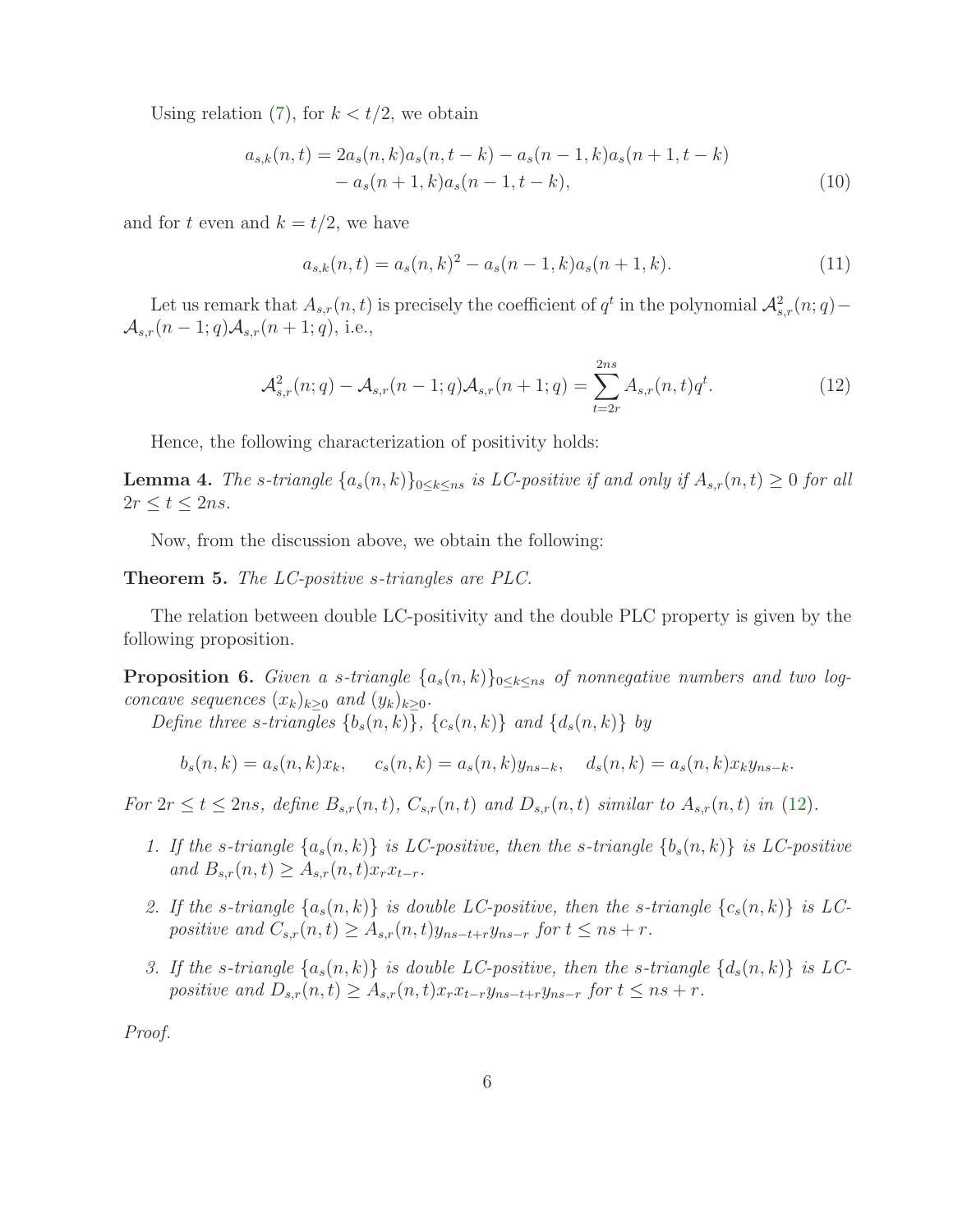1. Let  $0 \le t \le 2ns$ . It is easy to see by definition that  $b_{s,k}(n,t) = a_{s,k}(n,t)x_kx_{t-k}$  for  $0 \leq k \leq \lfloor t/2 \rfloor$ . Hence for  $0 \leq r \leq \lfloor t/2 \rfloor$ 

$$
B_{s,r}(n,t) := \sum_{k=r}^{\lfloor t/2 \rfloor} b_{s,k}(n,t) = \sum_{k=r}^{\lfloor t/2 \rfloor} a_{s,k}(n,t) x_k x_{t-k},
$$

Now  $\{a_s(n,k)\}\$ is LC-positive and  $x_0x_t \leq x_1x_{t-1} \leq \cdots$  by the log-concavity of  $(x_k)$ . From Lemma [3](#page-4-0) it follows that

$$
B_{s,r}(n,t) \ge x_r x_{t-r} \sum_{k=r}^{\lfloor t/2 \rfloor} a_{s,k}(n,t) = A_{s,r}(n,t) x_r x_{t-r} \ge 0,
$$

So the s-triangle  ${b_s(n, k)}$  is LC-positive.

2. Let  $2r \le t \le 2ns$ . We need to prove  $C_{s,r}(n,t) \ge 0$ . For brevity, we do this only for the case  $t$  odd since the same technique is still valid for the case where  $t$  is even.

Let  $t = 2l + 1$  for  $0 \le k \le l$ . Then we define

$$
\alpha_k = a_s(n, k)a_s(n, t - k), \n\beta_k = a_s(n - 1, k)a_s(n + 1, t - k), \n\gamma_k = a_s(n + 1, k)a_s(n - 1, t - k), \nY_k = c_{ns-t+k}y_{ns-k}.
$$

Then

$$
a_{s,k}(n,t) = 2\alpha_k - \beta_k - \gamma_k,
$$

and

$$
c_{s,k}(n,t) = 2\alpha_k Y_k - \beta_k Y_{k+s} - \gamma_k Y_{k-s}
$$

by definition. It follows that

$$
C_{s,r}(n,t) = \sum_{k=r}^{l} (2\alpha_k Y_k - \beta_k Y_{k+s} - \gamma_k Y_{k-s})
$$
  
= 
$$
\sum_{k=r}^{l} (2\alpha_k - \beta_{k-s} - \gamma_{k+s})Y_k + \sum_{j=1}^{s} \beta_{r-j} Y_{r+s-j}
$$
  
- 
$$
\sum_{j=1}^{s} \gamma_{r+j-1} Y_{r-s+j-1} - \sum_{j=1}^{s} \beta_{l-j+1} Y_{l+s-j+1} + \sum_{j=1}^{s} \gamma_{l+j} Y_{l-s+j},
$$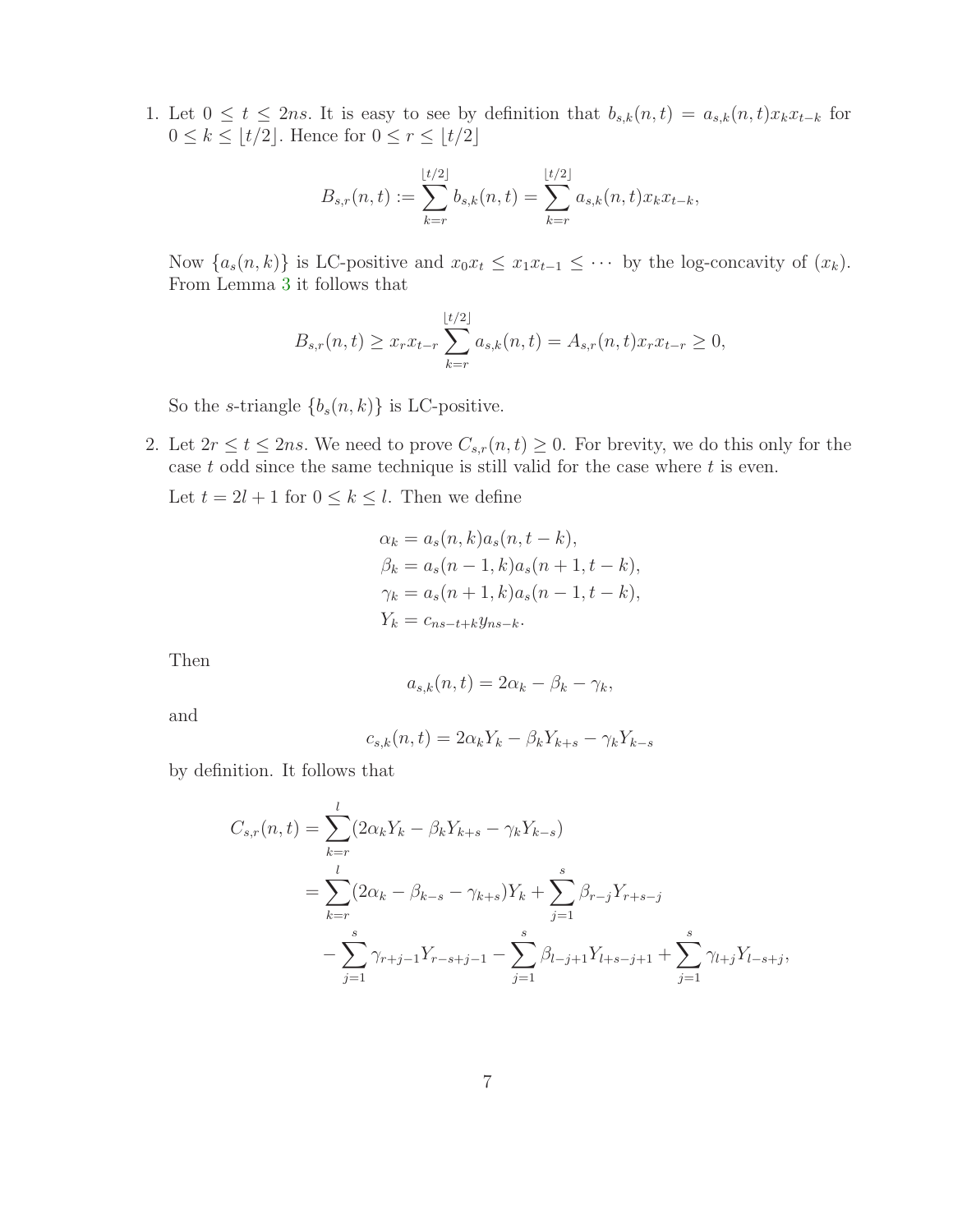where we use the fact that  $Y_{l+s-j+1} = Y_{l-s+j}$  and  $\beta_{l-j+1} = \gamma_{l+j}$  for  $j = \overline{1, s}$ . Note that  $(Y_k)$  is nondecreasing by the log-concavity of  $(y_k)$  and

$$
2\alpha_k - \beta_{k-s} - \gamma_{k+s} = 2a_s^*(n, ns - k)a_s^*(n, np - t + k)
$$
  

$$
- a_s^*(n - 1, ns - k)a^*(n + 1, ns - t + k)
$$
  

$$
- a_s^*(n + 1, np - k)a_s^*(n - 1, ns - t + k)
$$
  

$$
= a_{s, ns-t+k}^*(n, 2ns - t).
$$

Hence by the LC-positivity of  $\{a_s^*(n,k)\}\,$ , we have

$$
C_{s,r}(n,t) = \sum_{j=s-t+r}^{\lfloor (2ns-t)/2 \rfloor} a_{s,j}^*(n, 2ns-t)Y_{j-ns+t} + \sum_{j=1}^s \beta_{r-j}Y_{r+s-j}
$$
  
\n
$$
- \sum_{j=1}^s \gamma_{r+j-1}Y_{r-s+j-1}
$$
  
\n
$$
\geq Y_r \sum_{j=ns-t+r}^{\lfloor (2ns-t)/2 \rfloor} a_{s,j}^*(n, 2ns-t) + Y_r \sum_{j=1}^s \beta_{r-j} - Y_{r-s} \sum_{j=1}^s \gamma_{r+j-1}
$$
  
\n
$$
= Y_r \sum_{k=r}^s (2\alpha_k - \beta_{k-s} - \gamma_{k+s}) + Y_r \sum_{j=1}^s \beta_{r-j} - Y_{r-s} \sum_{j=1}^s \gamma_{r+j-1}
$$
  
\n
$$
= Y_r \sum_{k=r}^s (2\alpha_k - \beta_k - \gamma_k) + (Y_r - Y_{r-s}) \sum_{j=1}^s \gamma_{r+j-1}
$$
  
\n
$$
= A_{s,r}(n,t)Y_r + (Y_r - Y_{r-s}) \sum_{j=1}^s \gamma_{r+j-1}.
$$

Thus  $C_{s,r}(n,t) \geq A_{s,r}(n,t)y_{ns-t+r}y_{ns-r}$ .

3. We have  $d_s(n, k) = a_s(n, k)x_ky_{ns-k} = c_s(n, k)x_k$  and

$$
D_{s,r}(n,t) = \sum_{k=r}^{\lfloor t/2 \rfloor} d_{s,k}(n,t) = \sum_{k=r}^{\lfloor t/2 \rfloor} c_{s,k}(n,t) x_k x_{t-k},
$$

by 1 and 2, so

$$
D_{s,r}(n,t) \geq C_{s,r}(n,t)x_r x_{t-r} \geq A_{s,r}(n,t)x_r x_{t-r} y_{ns-t+r} y_{ns-r}.
$$

 $\Box$ 

Now we establish the second result.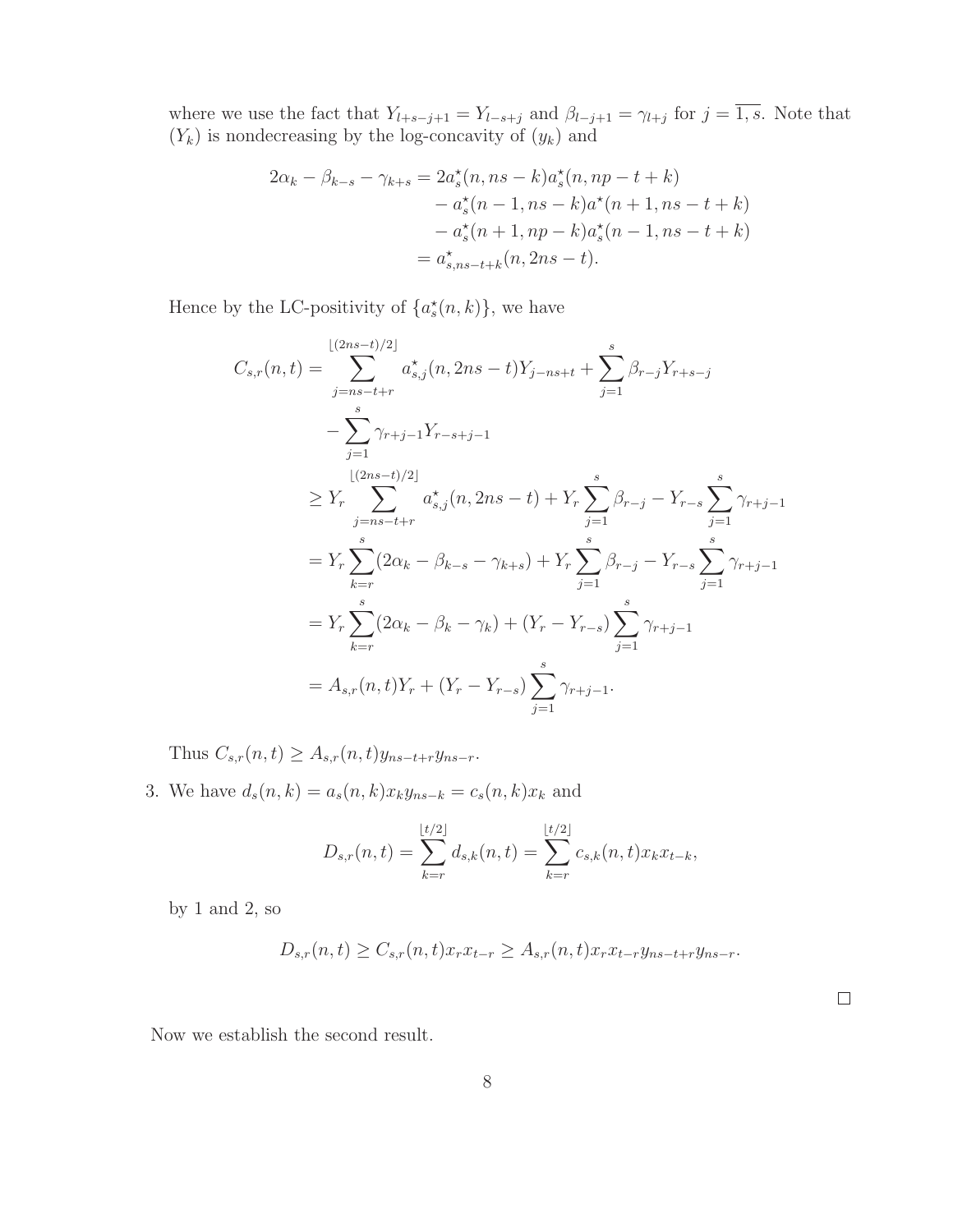#### Theorem 7. The double LC-positive s-triangles are double PLC.

*Proof.* Let the s-triangle  $\{a_s(n,k)\}\$ be doubly LC-positive. Suppose that both  $(x_k)$  and  $(y_k)$ are log-concave. Then the s-triangle  $\{a_s(n,k)x_ky_{ns-k}\}\$ is LC-positive by Proposition [6](#page-5-1) (3) and is therefore PLC by Theorem [5.](#page-5-2) Thus the row-sum sequence

$$
z_n = \sum_{k=0}^{ns} a_s(n,k) x_k y_{ns-k}, \qquad n = 0, 1, 2, \dots
$$

is log-concave. In other words, the s-triangle  $\{a_s(n,k)\}\$ is double PLC.

By Lemma [4,](#page-5-3)  $\{a_s(n,k)\}\$ is LC-positive if and only if the inequality  $\sum_{k=r}^{\lfloor t/2 \rfloor} a_{s,k}(n,t) \geq 0$ for all  $2r \le t \le 2ns$ , so the following corollary is immediate.

 $\Box$ 

 $\Box$ 

<span id="page-8-0"></span>Corollary 8. Suppose that the following two conditions hold:

- A There exists an index  $m = m(n, t)$  such that  $a_k(n, t) < 0$  for  $k < m$  and  $a_{s,k}(n, t) \geq 0$  for  $k > m$ ;
- **B** The sequence  $(A_{s,0}(n;q))_{n\geq 0}$  is q-log-concave.

Then the s-triangle  $\{a_s(n,k)\}\;$  is LC-positive and therefore PLC.

**Corollary 9.** Suppose that s-triangle  $\{a_s(n,k)\}\$  satisfies Conditions (A) and (B) in Corol-lary [8](#page-8-0) and  $\{a_s^*(n,k)\}\$  satisfies Condition (A). Then  $\{a_s(n,k)\}\$  is doubly LC-positive and therefore double PLC.

*Proof.* It suffices to show that  $(\mathcal{A}_{s,0}^*(n;q))$  is q-log-concave. We have

$$
\mathcal{A}_{s,0}^{\star}(n;q) = \sum_{k=0}^{ns} a_s(n,ns-k)q^k = \sum_{k=0}^{ns} a_s(n,k)q^{ns-k} = q^{ns}\mathcal{A}_{s,0}(n;q^{-1})
$$

It follows that

$$
\mathcal{A}_{s,0}^{\star 2}(n;q) - \mathcal{A}_{s,0}^{\star}(n-1;q) \mathcal{A}_{s,0}^{\star}(n+1;q) = q^{2ns} \left( \mathcal{A}_{s,0}^{2}(n;q^{-1}) - \mathcal{A}_{s,0}(n-1;q^{-1}) \mathcal{A}_{s,0}(n+1;q^{-1}) \right)
$$

which has nonnegative coefficients by the q-log-concavity of  $(A_{s,0}(n;q))$ .

### 3 Application to linear operators of finite order

In this section, for selected examples of s-triangles we show their LC-positivity leading to the PLC property.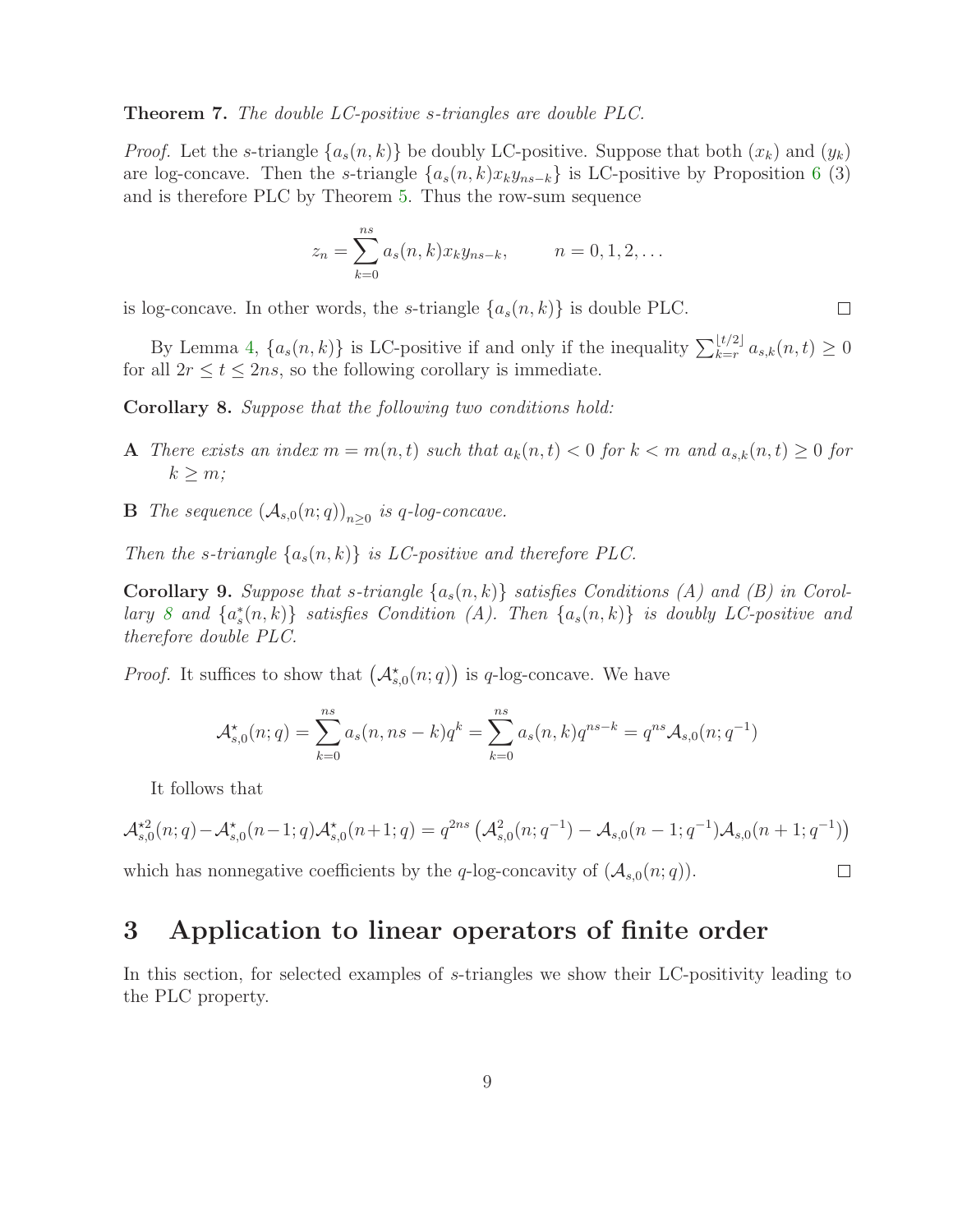Let G denote the set of sequences  $(u_k)_{k\in\mathbb{Z}}$  of nonnegative numbers. Given  $(s + 1)$  nonnegative numbers  $\lambda_0, \lambda_1, \ldots, \lambda_s$ , define the linear operator  $L = L[\lambda_0, \lambda_1, \ldots, \lambda_s]$ , on  $\mathfrak{S}$  by

$$
L(u_k) = \sum_{j=0}^{s} \lambda_j u_{k-j} \quad (k \in \mathbb{Z}).
$$

For  $n \geq 2$ , define  $L^n := L(L^{n-1})$  by induction. It is convenient to view  $L^0$  as the identity operator. Let  $(u_k)_{k\in\mathbb{Z}}$  be a log-concave sequence.

<span id="page-9-0"></span>**Lemma 10.** If the sequence  $(\lambda_0, \lambda_1, \ldots, \lambda_s)$  is log-concave, then so is the sequence  $(L^n(u_k))_{k \in \mathbb{Z}}$ .

Proof. In fact

$$
(L(u_k))^2 - L(u_{k-1})L(u_{k+1}) = \left(\sum_{j=0}^s \lambda_j u_{k-j}\right)^2 - \sum_{j=0}^s \lambda_j u_{k-j-1} \sum_{j=0}^s \lambda_j u_{k-j+1}
$$
  
= 
$$
\sum_{j=0}^s \lambda_j^2 (u_{k-j}^2 - u_{k-j-1}u_{k-j+1}) + \sum_{0 \le l < j \le s} \lambda_j \lambda_l (u_{k-j}u_{k-l} - u_{k-j-1}u_{k-l+1})
$$
  
+ 
$$
\sum_{0 \le l < j \le s} \lambda_j \lambda_l u_{k-j}u_{k-l} - \sum_{0 \le l < j \le 0} \lambda_j \lambda_l u_{k-j+1}u_{k-l-1}
$$
  
=  $T_1 + T_2 + T_3$ ,

with

$$
T_1 = \sum_{j=0}^{s} \lambda_j^2 (u_{k-j}^2 - u_{k-j-1}u_{k-j+1}),
$$
  
\n
$$
T_2 = \sum_{0 \le l < j \le s} \lambda_j \lambda_l (u_{k-j}u_{k-l} - u_{k-j-1}u_{k-l+1})
$$

and

$$
T_3 = - \sum_{1 \leq l+1 < j \leq s} \lambda_j \lambda_l (u_{k-j+1} u_{k-l-1} - u_{k-j} u_{k-l}).
$$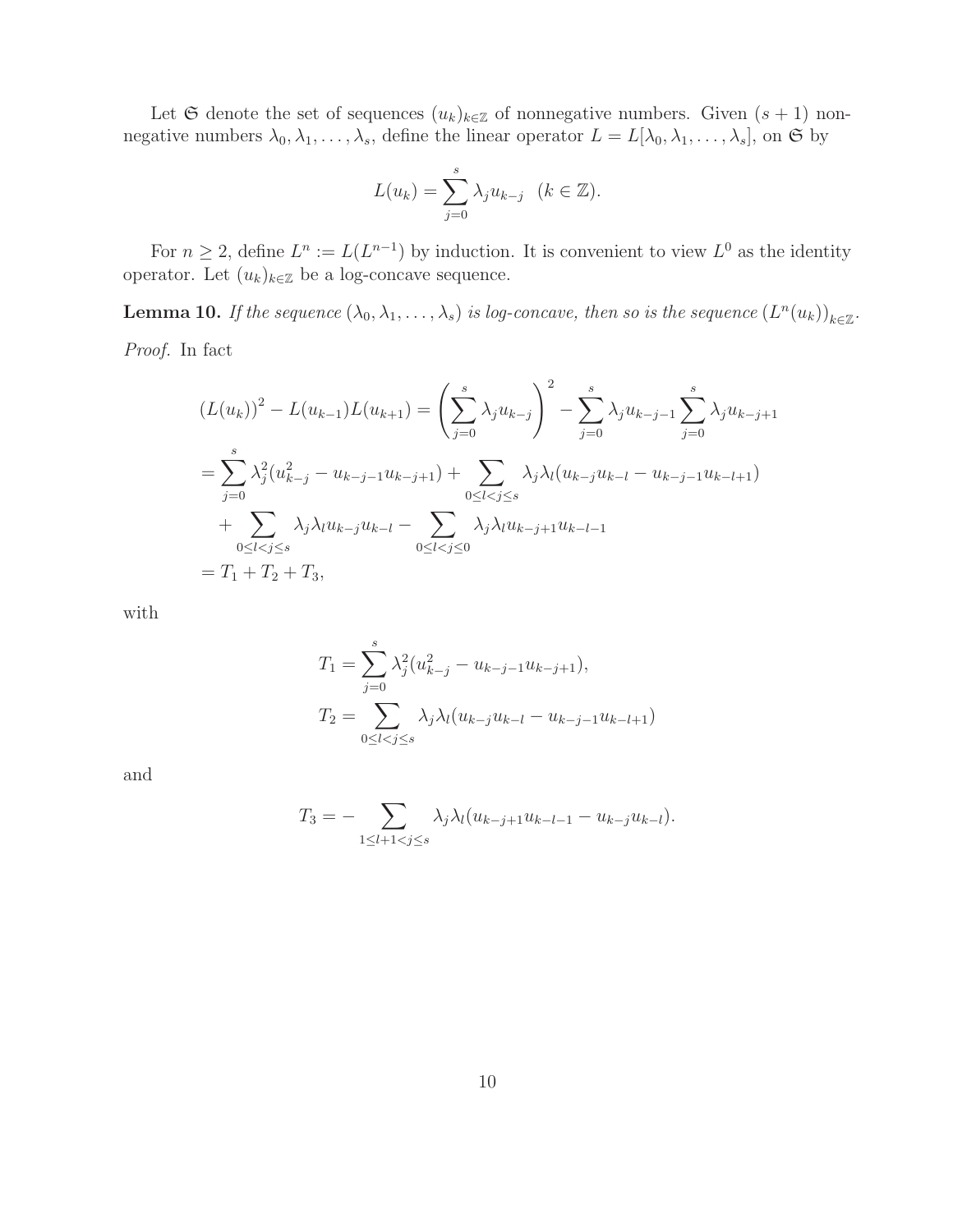It follows that

$$
(L(u_k))^2 - L(u_{k-1})L(u_{k+1}) = \sum_{j=1}^{s-1} (\lambda_j^2 - \lambda_{j-1}\lambda_{j+1}) \times (u_{k-j}^2 - u_{k-j-1}u_{k-j+1})
$$
  
+  $\lambda_0^2 (u_k^2 - u_{k-1}u_{k+1}) + \lambda_s^2 (u_{k-s}^2 - u_{k-s-1}u_{k-s+1})$   
+  $\sum_{2 \le l+2 < j \le s-1} (\lambda_l\lambda_j - \lambda_{l-1}\lambda_{j+1}) \times (u_{k-j}u_{k-l} - u_{k-j-1}u_{k-l+1})$   
+  $\sum_{l=0}^{s-1} \lambda_l\lambda_{l+1} (u_{k-l-1}u_{k-l} - u_{k-l-2}u_{k-l+1})$   
+  $\sum_{l=0}^{s-2} \lambda_l\lambda_{l+2} (u_{k-l-2}u_{k-l} - u_{k-l-3}u_{k-l+1})$   
 $\ge 0.$ 

By induction, the polynomial sequence  $(L^n(u_k))_{k\in\mathbb{Z}}$  is also log-concave for  $n\geq 0$ .

 $\Box$ 

This brings us to the following theorem.

<span id="page-10-0"></span>**Theorem 11.** Given  $(s + 1)$  nonnegative numbers  $\lambda_0, \lambda_1, \ldots, \lambda_s$  and a log-concave sequence  $(u_k)_{k\in\mathbb{Z}}$ , define

$$
a_s(n,k) = L^n(u_k), \ (0 \le k \le ns).
$$

If  $(\lambda_0, \lambda_1, \ldots, \lambda_s)$  is log-concave. Then the s-triangle  $\{a_s(n,k)\}\$ is doubly LC-positive and therefore double PLC.

*Proof.* Denote  $a_k = L^{n-1}(u_k)$  for  $k \in \mathbb{Z}$  and  $\mathcal{A}_{s,r}(n-1;q) = \sum_{k=r}^{ns-s} a_k q^k$ . If  $(\lambda_0, \lambda_1, \ldots, \lambda_s)$ is log-concave, then by Lemma [10](#page-9-0) so is the sequence  $(a_k)_{k\in\mathbb{Z}}$ . We have

$$
\mathcal{A}_{s,r}(n;q) = \lambda_0 \sum_{k=r}^{ns} a_k q^k + \lambda_1 \sum_{k=r}^{ns} a_{k-1} q^k + \dots + \lambda_s \sum_{k=r}^{ns} a_{k-s} q^k
$$

$$
= \mathcal{A}_{s,r}(n-1;q) \sum_{j=0}^{s} \lambda_j q^j + \sum_{j=1}^{s} \lambda_j \sum_{l=1}^{j} a_{r-l} q^{r+j-l}
$$

$$
+ \sum_{j=0}^{s-1} \lambda_j \sum_{l=1}^{s-j} a_{ns-s+l} q^{ns-s+l+j},
$$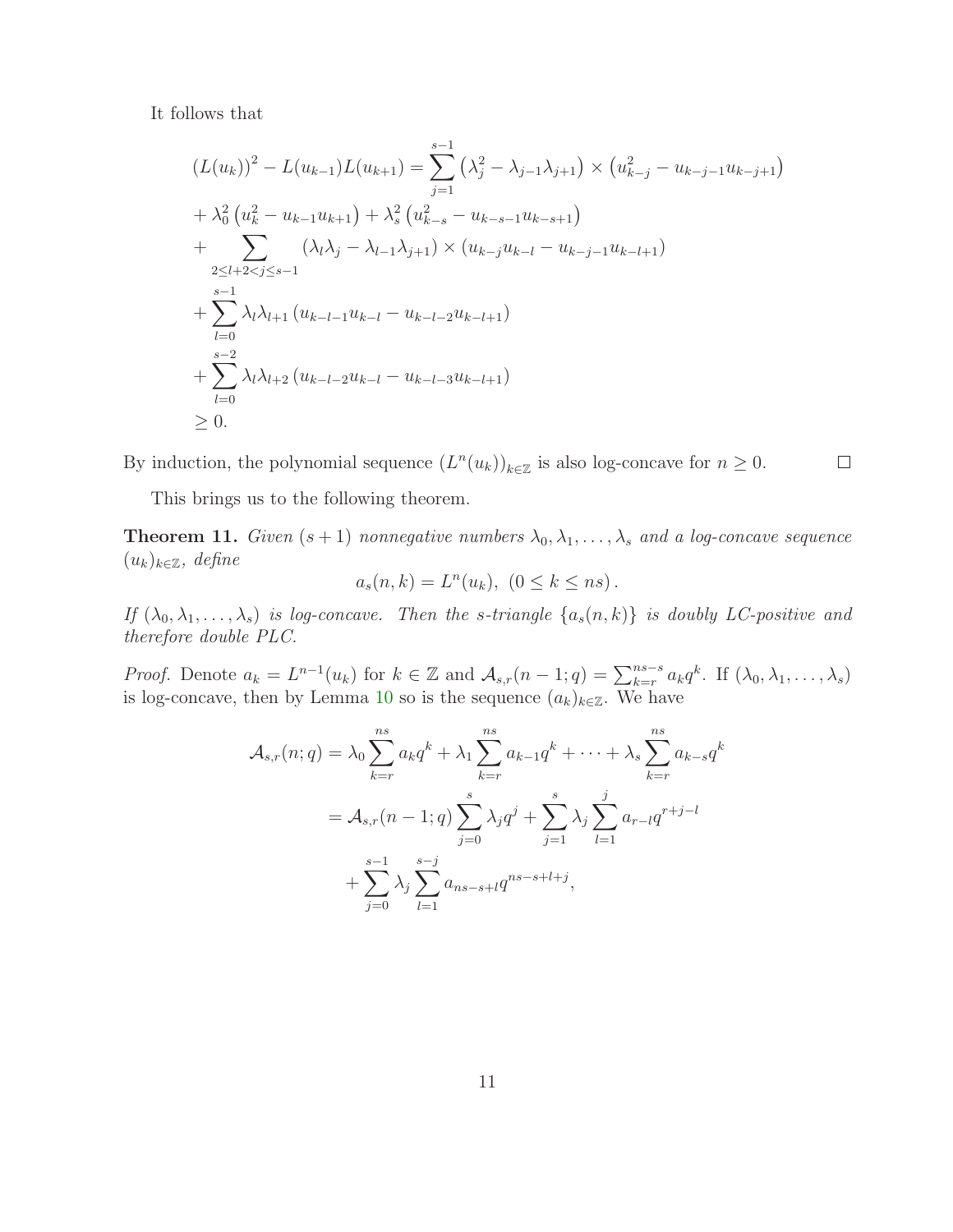thus

$$
\mathcal{A}_{s,r}(n;q)^{2} - \mathcal{A}_{s,r}(n-1;q) \mathcal{A}_{s,r}(n+1;q) =
$$
\n
$$
\sum_{j=1}^{s} \sum_{l=1}^{j} \sum_{f=0}^{s} \lambda_{j} \lambda_{f} \left( \sum_{k=r}^{ns} [a_{r-l}a_{k-f} - a_{r-f-l}a_{k}]q^{k+r+j-l} + \sum_{k=n-s+1}^{ns} a_{r-f-l}a_{k}q^{k+r+j-l} \right)
$$
\n
$$
+ \sum_{j=0}^{s-1} \sum_{l=1}^{s-j} \sum_{f=0}^{s} \lambda_{j} \lambda_{f} \left( \sum_{k=r}^{ns} (a_{ns-s+l}a_{k-f} - a_{ns+l-f}a_{k-s})q^{k+ns-s+l+j} + \sum_{k=r}^{r+s-1} a_{ns+l-f}a_{k}q^{k+ns-s+l+j} \right),
$$

which has nonnegative coefficients by the log-concavity of the sequence  $(a_k)$ . Hence the s-triangle  $\{a_s(n,k)\}_{0\leq k\leq ns}$  is LC-positive.

On the other hand, let  $u_k^* = u_{-k}$  for  $k \in \mathbb{Z}$ . Then the sequence  $(u_k^*)_{k \in \mathbb{Z}}$  is log-concave and  $a_s^*(n, k) = L^n[\lambda](u_k^*)$ . Thus the s-triangle  $\{a_s^*(n, k)\}_{0 \le k \le ns}$  is also LC-positive, and the s-triangle  $\{a_s(n,k)\}\}_{0\leq k\leq ns}$  is therefore doubly LC-positive.  $\Box$ 

<span id="page-11-0"></span>**Corollary 12.** Let a and b be two nonnegative integers with  $a \geq b$ . If the sequences  $(x_k)$ and  $(y_k)$  are log-concave, then so is the sequence

$$
z_n = \sum_{k=0}^{ns} \binom{a+n}{b+k} x_k y_{sn-k}, \quad (n \ge 0).
$$

*Proof.* Using relation [\(4\)](#page-2-0), we have  $\binom{a+n}{b+k}$  $\binom{a+n}{b+k}_s = \sum_{j=0}^s \binom{a+n-1}{b+k-j}$  $\binom{a+n-1}{b+k-j}_s$ , and taking  $u_k = \binom{a}{b+1}$  $_{b+k}^{a}$  with  $\lambda_j = 1, (1 \leq j \leq s)$  in Theorem [11,](#page-10-0) we obtain the result.

When  $s = 1$ , we obtain the result of Y. Wang [\[29,](#page-16-10) Corollary 3.4]. Taking  $a = b = 0$  in Corollary [12,](#page-11-0) we obtain the following nice result.

**Corollary 13.** If the sequences  $(x_k)$  and  $(y_k)$  are log-concave, then so is

$$
z_n = \sum_{k=0}^{ns} \binom{n}{k} x_k y_{sn-k} \quad (n \ge 0).
$$

The following theorem is in a sense dual to Theorem [11.](#page-10-0)

<span id="page-11-2"></span>**Theorem 14.** Let  $\lambda_0, \lambda_1, \ldots, \lambda_s$ ,  $(s + 1)$  nonnegative numbers and  $\{a_s(n, k)\}\$ an s-triangle of nonnegative numbers. Suppose that each row of  $\{a_s(n,k)\}\;$  is log-concave and satisfies the following recurrence relation

<span id="page-11-1"></span>
$$
a_s(n,k) = \sum_{j=0}^s \lambda_j a_s(n+1,k+j), \quad (0 \le k \le ns). \tag{13}
$$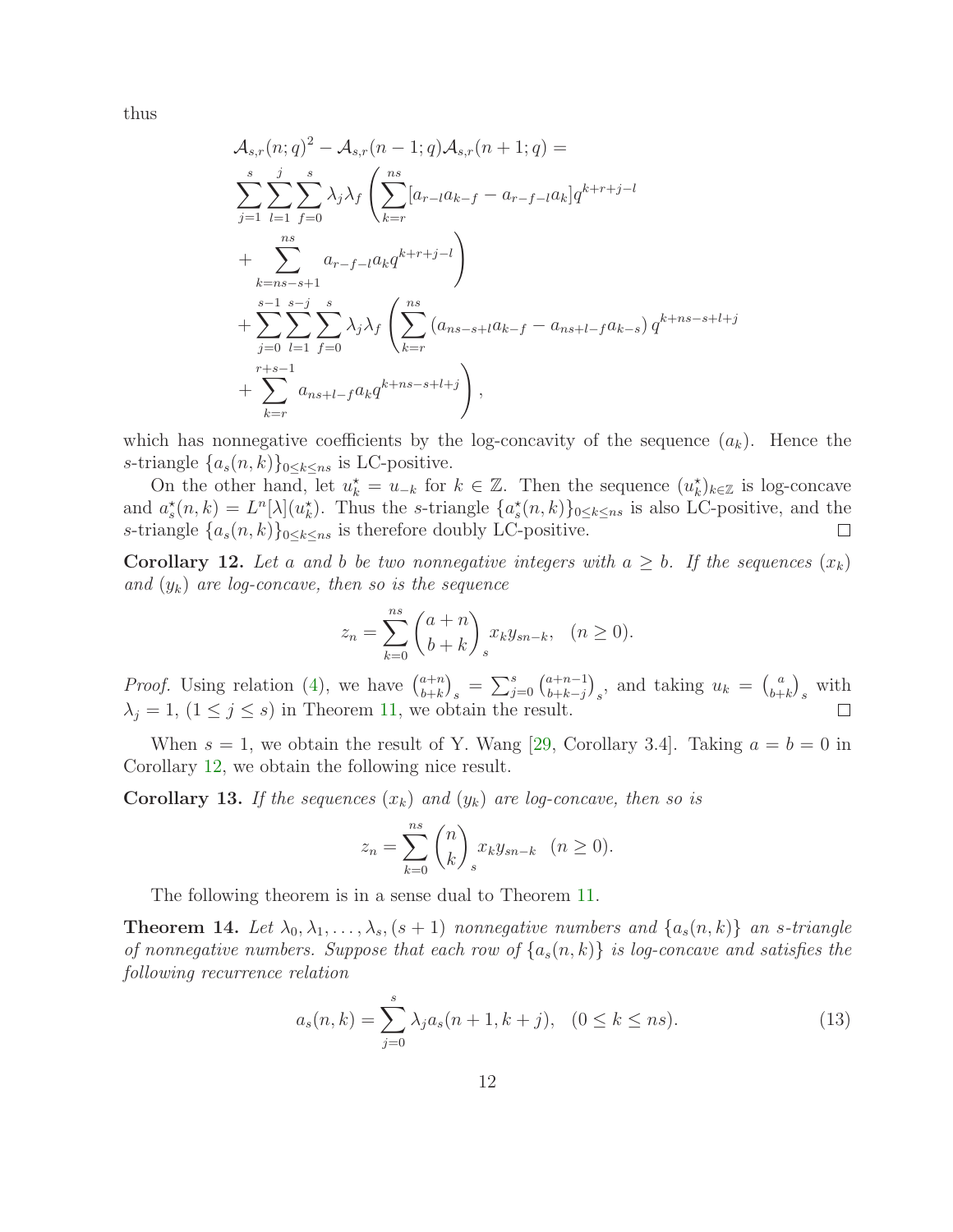Then the s-triangle  $\{a_s(n,k)\}\$ is LC-positive and therefore double PLC.

*Proof.* Denote  $a_s(n+1,k) = v_k$   $(0 \le k \le ns + s)$ . Then the sequence  $(v_k)$  is log-concave and  $\mathcal{A}_{s,r}(n+1;q) = \sum_{k=r}^{ns+s} v_k q^k$ . By the recurrence relation [\(13\)](#page-11-1) we have

$$
\mathcal{A}_{s,r}(n;q) = \mathcal{A}_{s,r}(n+1;q) \sum_{j=0}^{s} \lambda_j q^{-j} - \sum_{j=0}^{s-1} \sum_{l=1}^{s-j} \lambda_j v_{ns+j+l} q^{ns+l} - \sum_{j=1}^{s} \sum_{l=0}^{j-1} \lambda_j v_{r+l} q^{r+l-j}.
$$

It follows that

$$
\mathcal{A}_{s,r}^{2}(n;q) - \mathcal{A}_{s,r}(n-1;q) \mathcal{A}_{s,r}(n+1;q)
$$
\n
$$
= \mathcal{A}_{s,r}(n;q) \left( \mathcal{A}_{s,r}(n+1;q) \sum_{j=0}^{s} \lambda_{j} q^{-j} - \sum_{j=0}^{s-1} \sum_{l=1}^{s-j} \lambda_{j} v_{ns+j+l} q^{ns+l} \right)
$$
\n
$$
- \sum_{j=1}^{s} \sum_{l=0}^{j-1} \lambda_{j} v_{r+l} q^{r+l-j} \right)
$$
\n
$$
- \mathcal{A}_{s,r}(n+1;q) \left( \mathcal{A}_{s,r}(n;q) \sum_{j=0}^{s} \lambda_{j} q^{-j} - \sum_{j=0}^{s-1} \sum_{l=1}^{s-j} \sum_{f=0}^{s} \lambda_{j} \lambda_{f} v_{ns-s+j+l+f} q^{ns-s+l} \right)
$$
\n
$$
- \sum_{j=1}^{s} \sum_{l=0}^{j-1} \sum_{f=0}^{s} \lambda_{j} \lambda_{f} v_{r+l+f} q^{r+l-j} \right)
$$
\n
$$
= S_{1} + S_{2} + S_{3},
$$

with

$$
S_3 = \sum_{j=0}^{s-1} \sum_{f=0}^s \lambda_j \lambda_f \left( \sum_{l=1}^{s-j} \sum_{k=r}^{r+s-1} v_{ns-s+j+l+f} v_k q^{k+ns-s+l} + \sum_{l=0}^{j-1} \sum_{k=ns+1}^{ns+s} v_{r+l+f} v_k q^{k+r+l-j} \right),
$$

and

<span id="page-12-0"></span>
$$
S_{1} = \sum_{j=0}^{s-1} \sum_{f=0}^{s} \sum_{l=1}^{s-j} \lambda_{j} \lambda_{f} \left( \left( \sum_{k=r+s}^{ns} + \sum_{k=ns+1}^{ns+j} + \sum_{k=ns+j+1}^{ns+s} \right) (v_{ns-s+j+l+f}v_{k} - v_{ns+j+l}v_{k+f-s}) q^{k+ns-s+l} \right)
$$
  

$$
= \sum_{j=0}^{s-1} \sum_{f=0}^{s} \sum_{l=1}^{s-j} q^{ns-s+l} \lambda_{j} \lambda_{f} \left( \sum_{k=r+s}^{ns} (v_{ns-s+j+l+f}v_{k} - v_{ns+j+l}v_{k+f-s}) q^{k} + \sum_{k=ns+j}^{ns+s} (v_{ns-s+j+l+f}v_{k} - v_{k+(ns+j+l-k)}v_{ns-s+j+l+f-(ns+j+l-k)}) q^{k} \right)
$$
(14)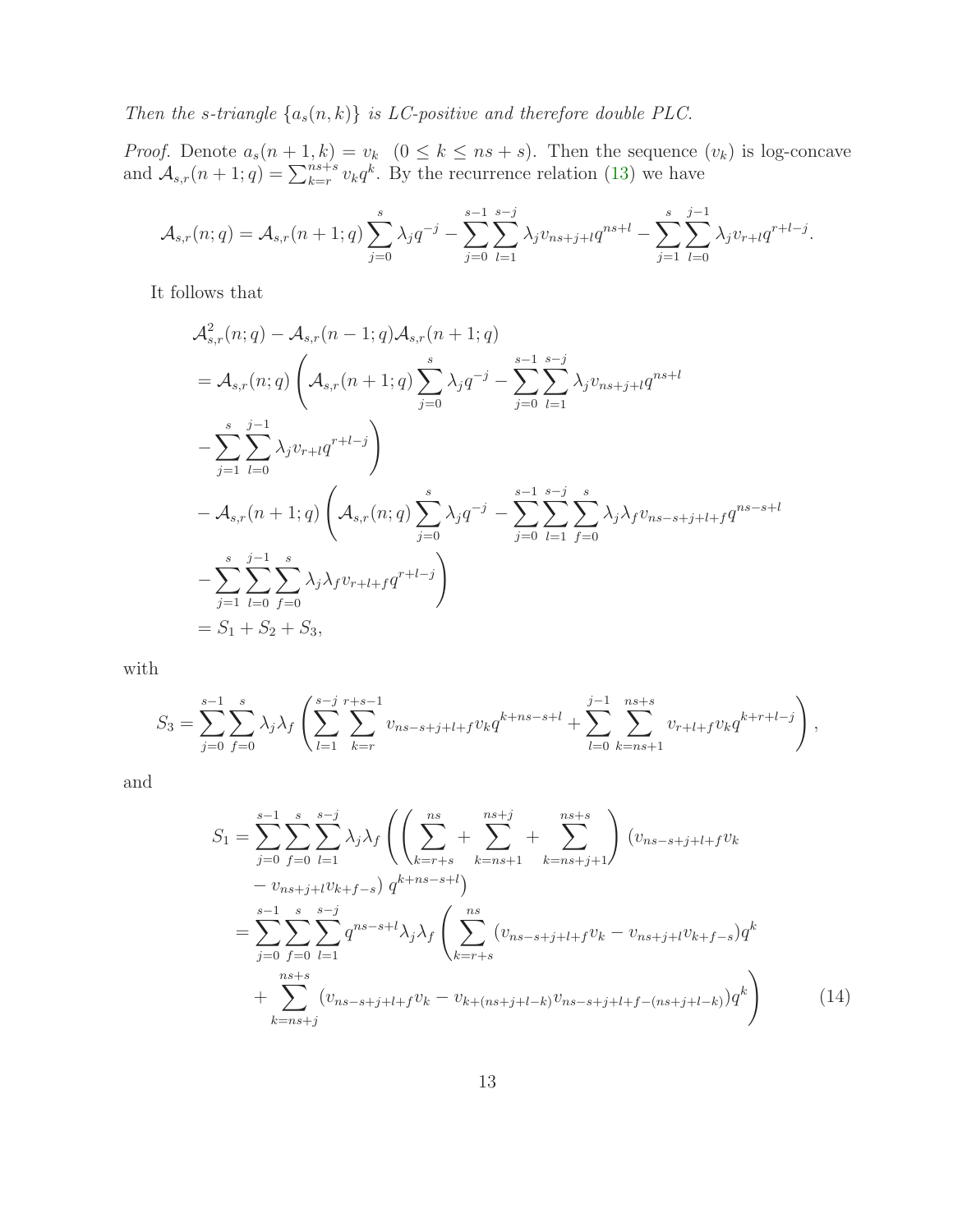since

$$
\sum_{j=0}^{s-1} \sum_{f=0}^{s} \sum_{l=1}^{s-j} \sum_{k=ns+j+1}^{ns+s} \lambda_j \lambda_f (v_{ns-s+j+l+f}v_k - v_{ns+j+l}v_{k+f-s}) q^{k+ns-s+l}
$$
  
= 
$$
\sum_{j=0}^{s-1} \sum_{f=0}^{s} \lambda_j \lambda_f \sum_{l=1}^{s-j} \left( \left( \sum_{k=ns+j+1}^{ns+j+l} + \sum_{k=ns+j+l}^{ns+s} \right) \right)
$$
  
= 
$$
(v_{ns-s+j+l+f}v_k - v_{ns+j+l}v_{k+f-s}) q^{k+ns-s+l}
$$
  
= 0,

by setting,  $l' = k - ns - j$  and  $k' = l + j + ns$  in the second term. The sum [\(14\)](#page-12-0) has nonnegative coefficients by log-concavity of  $(v_k)_k$ , and the first term of [\(14\)](#page-12-0) gives the following: if  $ns$  $s + j + l + f \leq k$ , then

$$
v_{ns-s+j+l+f}v_k - v_{ns+j+l}v_{k+f-s} = v_{ns-s+j+l+f}v_k - v_{k+(ns+j+l-k)}v_{ns-s+j+l+f-(ns+j+l-k)} \ge 0;
$$

and otherwise,

$$
v_{ns-s+j+l+f}v_k - v_{ns+j+l}v_{k+f-s} = v_{ns-s+j+l+f}v_k - v_{ns-s+j+f+(s-f)}v_{k-(s-f)} \ge 0.
$$

<span id="page-13-0"></span>
$$
S_{2} = \sum_{f=1}^{s} \lambda_{f} \left( \sum_{k=r+1}^{ns} \lambda_{j} (v_{r+f}v_{k} - v_{r}v_{k+f})q^{k+r-j} + \sum_{j=2}^{s} \lambda_{j} \left( \sum_{k=r+1}^{r+j-1} (v_{r+f}v_{k} - v_{r}v_{k+f})q^{k+r-j} + \sum_{l=1}^{ns} (v_{r+f}v_{k} - v_{r}v_{k+f})q^{k+r-j} + \sum_{l=1}^{ns} ((v_{r+l+f}v_{r} - v_{r+l}v_{r+f})q^{2r+l-j} + \sum_{k=r+1}^{r+l} (v_{r+l+f}v_{k} - v_{r+l}v_{k+f})q^{k+r+l-j} + \sum_{k=r+1}^{r+j-1} (v_{r+l+f}v_{k} - v_{r+l}v_{k+f})q^{k+r+l-j} + \sum_{k=r+1}^{ns} (v_{r+l+f}v_{k} - v_{r+l}v_{k+f})q^{k+r+l-j} \right)
$$
\n
$$
= \sum_{f=1}^{s} \lambda_{f} \left( \sum_{k=r+1}^{ns} \lambda_{j} (v_{r+f}v_{k} - v_{r}v_{k+f})q^{k+r-j} + \sum_{j=2}^{s} \sum_{k=r+j}^{ns} \lambda_{j} (v_{r+f}v_{k} - v_{r}v_{k+f})q^{k+r-j} + \sum_{j=2}^{s} \sum_{k=r+j}^{ns} \lambda_{j} (v_{r+f}v_{k} - v_{r}v_{k+f})q^{k+r-j} \right)
$$
\n
$$
(15)
$$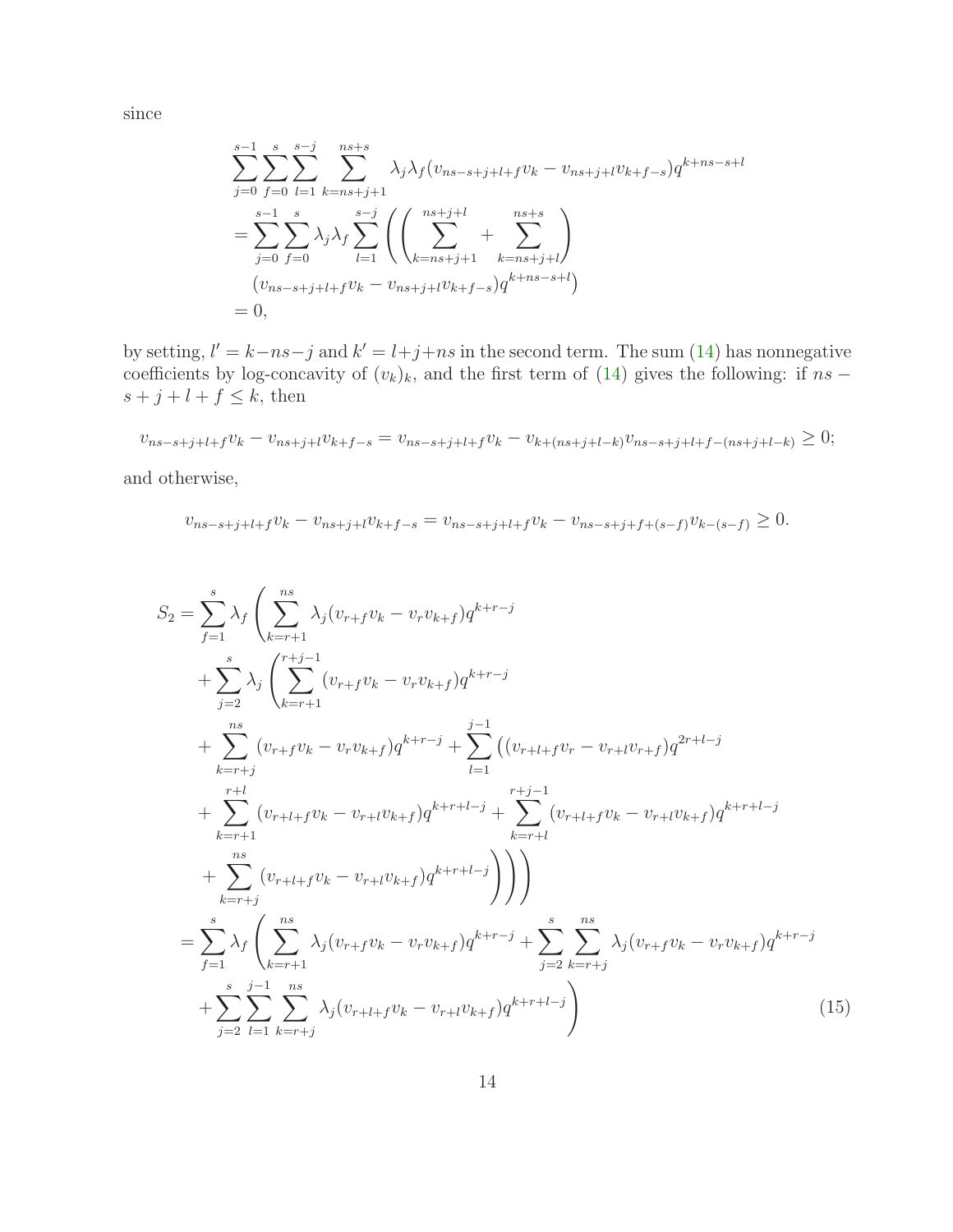since, by setting  $k' = l + r$  in the second term

$$
\sum_{j=2}^{s} \sum_{f=1}^{s} \lambda_j \lambda_f \left( \sum_{k=r+1}^{r+j-1} (v_{r+f}v_k - v_r v_{k+f}) q^{k+r-j} + \sum_{l=1}^{j-1} (v_{r+l+f}v_r - v_{r+l} v_{r+f}) q^{2r+l-j} \right) = 0,
$$

also, by setting  $k' = l + r$  and  $l' = k - r$  in second term

$$
\sum_{j=2}^{s} \sum_{f=1}^{s} \sum_{l=1}^{j-1} \lambda_j \lambda_f \left( \left( \sum_{k=r+1}^{r+l} + \sum_{k=r+l}^{r+j-1} \right) (v_{r+l+f}v_k - v_{r+l}v_{k+f}) q^{k+r+l-j} \right) = 0.
$$

The sum [\(15\)](#page-13-0) has nonnegative coefficients by the log-concavity of  $(v_k)_k$ . Hence the polynomial  $\mathcal{A}_{s,r}^2(n;q)-\mathcal{A}_{s,r}(n-1;q)\mathcal{A}_{s,r}(n+1;q)$  has nonnegative coefficients. So the triangle  ${a_s(n, k)}$  is LC-positive.

Clearly, the reciprocal s-triangle  $\{a_s^*(n,k)\}$  possesses the same property as  $\{a_s(n,k)\}$ does. Hence  $\{a_s^*(n,k)\}\$ is also LC-positive. Thus the s-triangle  $\{a_s(n,k)\}\$ is doubly LCpositive and therefore double PLC.  $\Box$ 

In Theorem [14,](#page-11-2) the choice  $\lambda_j = 1$   $(1 \leq j \leq s)$  and  $a_s(n, k) = \binom{a-n}{b-k}$  $_{b-k}^{a-n}$ <sub>s</sub>  $(0 \leq k \leq ns)$ , leads to the following:

**Corollary 15.** Let  $a, b \in \mathbb{N}$  with  $a \geq b$ . If the sequences  $(x_k)$  and  $(y_k)$  are log-concave, then so is the sequence

$$
z_n = \sum_{k=0}^{ns} {a - n \choose b - k} x_k y_{sn-k}, \quad (n \ge 0).
$$

By setting  $s = 1$  in the above result, we obtain the result of Wang [\[29,](#page-16-10) Corollary 3.9].

We conclude this paper with the following.

**Conjecture 16.** The s-triangle  $\binom{n}{k}_s \binom{a-n}{b-k}$  $_{b-k}^{a-n}\big)_{s}\big)_{k}$  is double PLC.

## 4 Acknowledgments

The authors would like to thank the anonymous referees for their careful reading and helpful comments which have hopefully led to a clearer paper.

# <span id="page-14-0"></span>References

- [1] M. Ahmia and H. Belbachir, Preserving log-concavity for p, q-binomial coefficient, Discrete. Math. Algorithms. Appl. 11 (2019), 1950017.
- <span id="page-14-1"></span>[2] M. Ahmia and H. Belbachir,  $p, q$ -Analogue of a linear transformation preserving logconvexity, Indian J. Pure Appl. Math. 49 (2018), 549–557.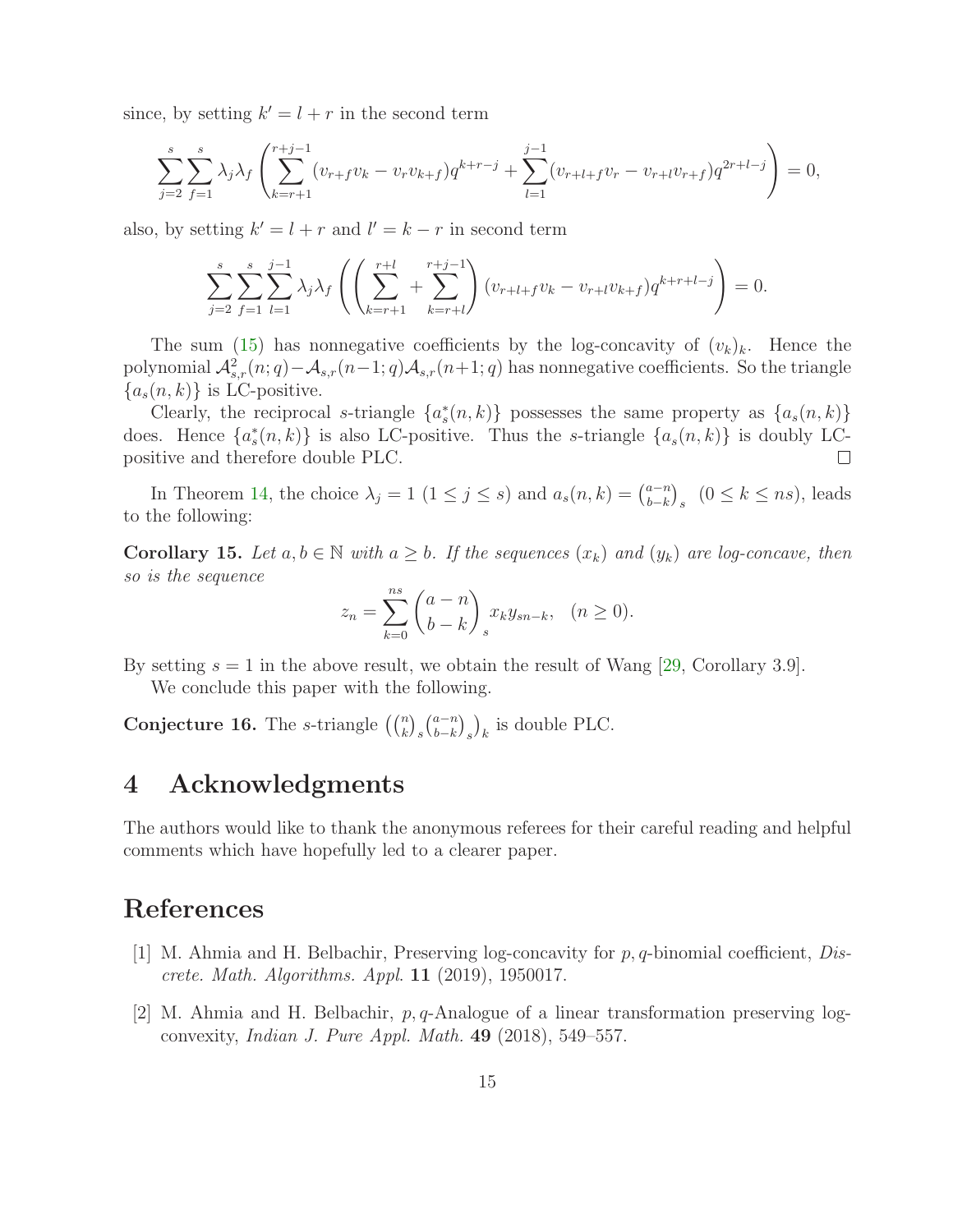- <span id="page-15-10"></span><span id="page-15-9"></span>[3] M. Ahmia and H. Belbachir, Preserving log-convexity for generalized Pascal triangles, *Electron. J. Combin.* **19** (2012), Paper  $\#16$ .
- <span id="page-15-8"></span>[4] T. Arikan and E. Kiliç, A class of non-symmetric band determinants with the Gaussian  $q$ -binomial coefficients, Quaest. Math. 40 (2017), 645–660.
- <span id="page-15-7"></span>[5] A. Bazeniar, M. Ahmia, and H. Belbachir, Connection between bisnomial coefficients with their analogs and symmetric functions, Turkish J. Math.  $42$  (2018), 807–818.
- <span id="page-15-6"></span>[6] H. Belbachir and A. Benmezai, A  $q$ -analogue for bisomial coefficients and generalized Fibonacci sequences, C. R. Math. Acad. Sci. Paris Ser. I 352 (2014), 167–171.
- [7] H. Belbachir and A. Benmezai, An alternative approach to Cigler's q-Lucas polynomials, J. Appl. Math. Comput. 226 (2014), 691–698.
- <span id="page-15-2"></span>[8] H. Belbachir and L. Szalay, Unimodal rays in the regular and generalized Pascal pyramids, Electron. J. Combin. 18 (2011), Paper #79.
- [9] H. Belbachir, S. Bouroubi, and A. Khelladi, Connection between ordinary multinomials, Fibonacci numbers, Bell polynomials and discrete uniform distribution, Ann. Math. *Inform.* **35** (2008), 21–30.
- <span id="page-15-0"></span>[10] H. Belbachir and L. Szalay, Unimodal rays in the ordinary and generalized Pascal triangles, J. Integer Sequences 11 (2008), [Article 08.2.4.](https://cs.uwaterloo.ca/journals/JIS/VOL11/Szalay/szalay8.html)
- <span id="page-15-3"></span>[11] F. Brenti, Unimodal, log-concave and Pólya frequency sequences in combinatorics, Mem. Amer. Math. Soc. 413 (1989).
- [12] B. A. Bondarenko, Generalized Pascal Triangles and Pyramids, Their Fractals, Graphs and Applications, The Fibonacci Association, 1993. Translated from Russian by R. C. Bollinger.
- [13] L. M. Butler and W. P. Flanigan, A note on log-convexity of  $q$ -Catalan numbers, Ann.  $Comb. 11 (2007), 369-373.$
- <span id="page-15-1"></span>[14] L. M. Butler, The q-log concavity of q-binomial coeffcients, J. Combin. Theory Ser. A 54 (1990), 54–63.
- <span id="page-15-5"></span><span id="page-15-4"></span>[15] L. Carlitz, Fibonacci notes 4: q-Fibonacci polynomials, Fibonacci Quart. 13 (1975), 97–102.
- [16] J. Cigler, A new class of q-Fibonacci polynomials, Electron. J. Comb. 10 (2003), Article R19.
- [17] S. Karlin, Total Positivity, Vol. 1, Stanford University Press, 1968.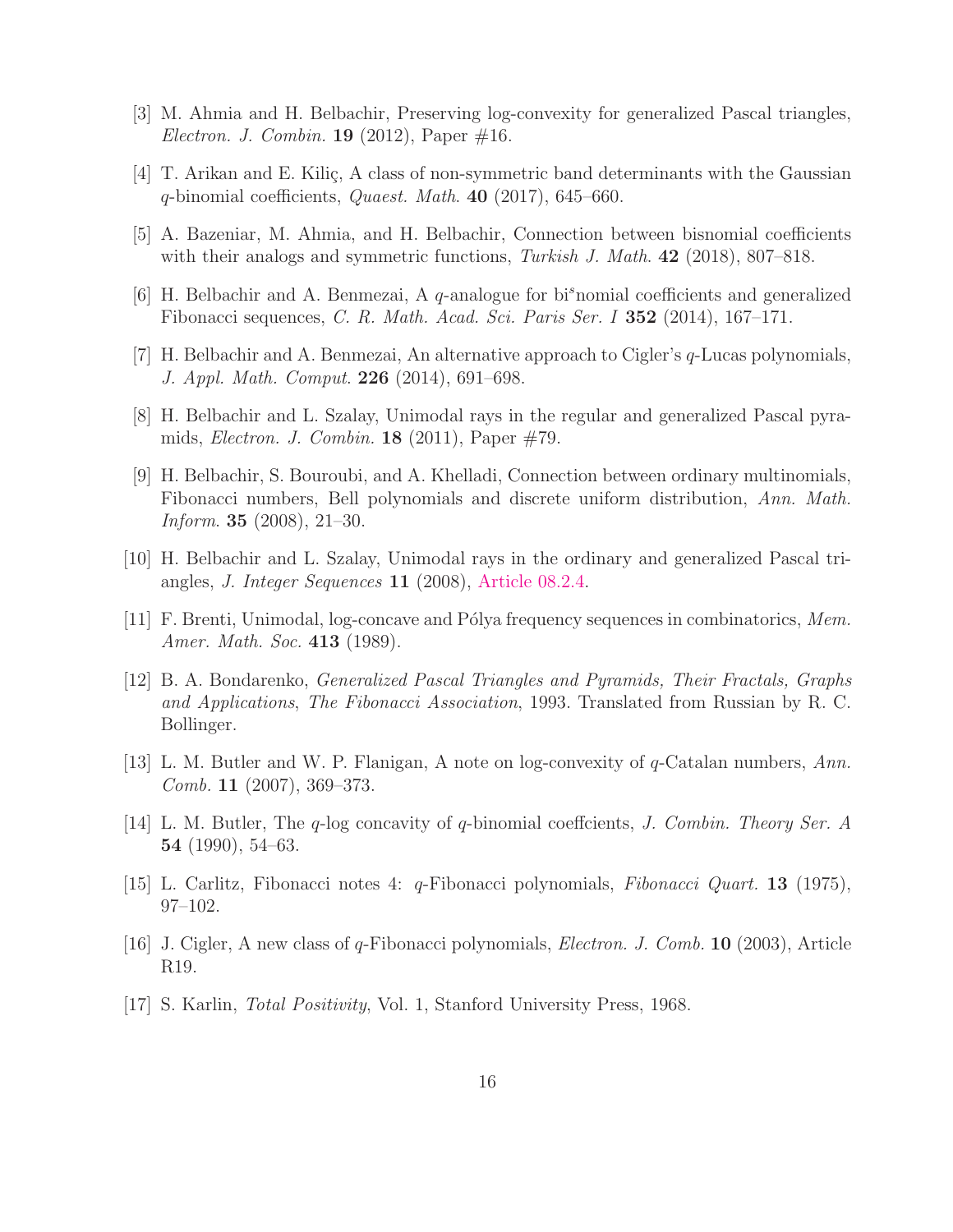- <span id="page-16-3"></span><span id="page-16-2"></span>[18] C. Krattenthaler, On the q-log-concavity of Gaussian binomial coefficients, Monatsh. Math. **107** (1989), 333–339.
- [19] P. Leroux, Reduced matrices and q-log-concavity properties of q-Stirling numbers, J. Combin. Theory Ser. A 54 (1990), 64–84.
- <span id="page-16-6"></span>[20] T. M. Liggett, Ultra logconcave sequences and negative dependence, J. Combin. Theory *Ser. A* **79** (1997), 315–325.
- [21] K. V. Menon. On the convolution of logarithmically concave sequences, Proc. Amer. *Math. Soc.* 23 (1969), 439–441.
- <span id="page-16-1"></span>[22] R. Pemantle, Towards a theory of negative dependence, J. Math. Phys. 41 (2000), 1371–1390.
- <span id="page-16-4"></span>[23] B. E. Sagan, Inductive proofs of q-log concavity, Discrete Math. 99 (1992), 289–306.
- <span id="page-16-5"></span>[24] B. E. Sagan, Log concave sequences of symmetric functions and analogs of the Jacobi-Trudi determinants, Trans. Amer. Math. Soc. 329 (1992), 795–811.
- <span id="page-16-0"></span>[25] N. J. A. Sloane, The On-line Encyclopedia of Integer Sequences, 2019. Available at <https://oeis.org>.
- <span id="page-16-7"></span>[26] R. P. Stanley, Log-concave and unimodal sequences in algebra, combinatorics, and geometry, Ann. New York Acad. Sci. 576 (1989), 500–534.
- [27] D. W. Walkup, Pòlya sequences, binomial convolution and the union of random sets,  $J$ . Appl. Probab. 13 (1976), 76–85.
- <span id="page-16-8"></span>[28] Y. Wang and Y.-N. Yeh, Log-concavity and LC-positivity, J. Combin. Theory Ser. A 114 (2007), 195–210.
- <span id="page-16-10"></span><span id="page-16-9"></span>[29] Y. Wang, Linear transformations preserving log-concavity, Linear Algebra Appl. 359 (2003), 162–167.
- [30] H. Zhang, Two linear transformations preserving log-concavity, Int. J. Contemp. Math. Sciences. 3 (2008), 223–228.

2000 Mathematics Subject Classification: Primary 05A20; Secondary 05A10, 15A04, 11B65. Keywords: log-concavity, LC-positivity,  $q$ -log-concavity, ordinary multinomial, linear transformation, convolution.

(Concerned with sequences  $A000045$ ,  $A008287$ ,  $A027907$ , and  $A035343$ .)